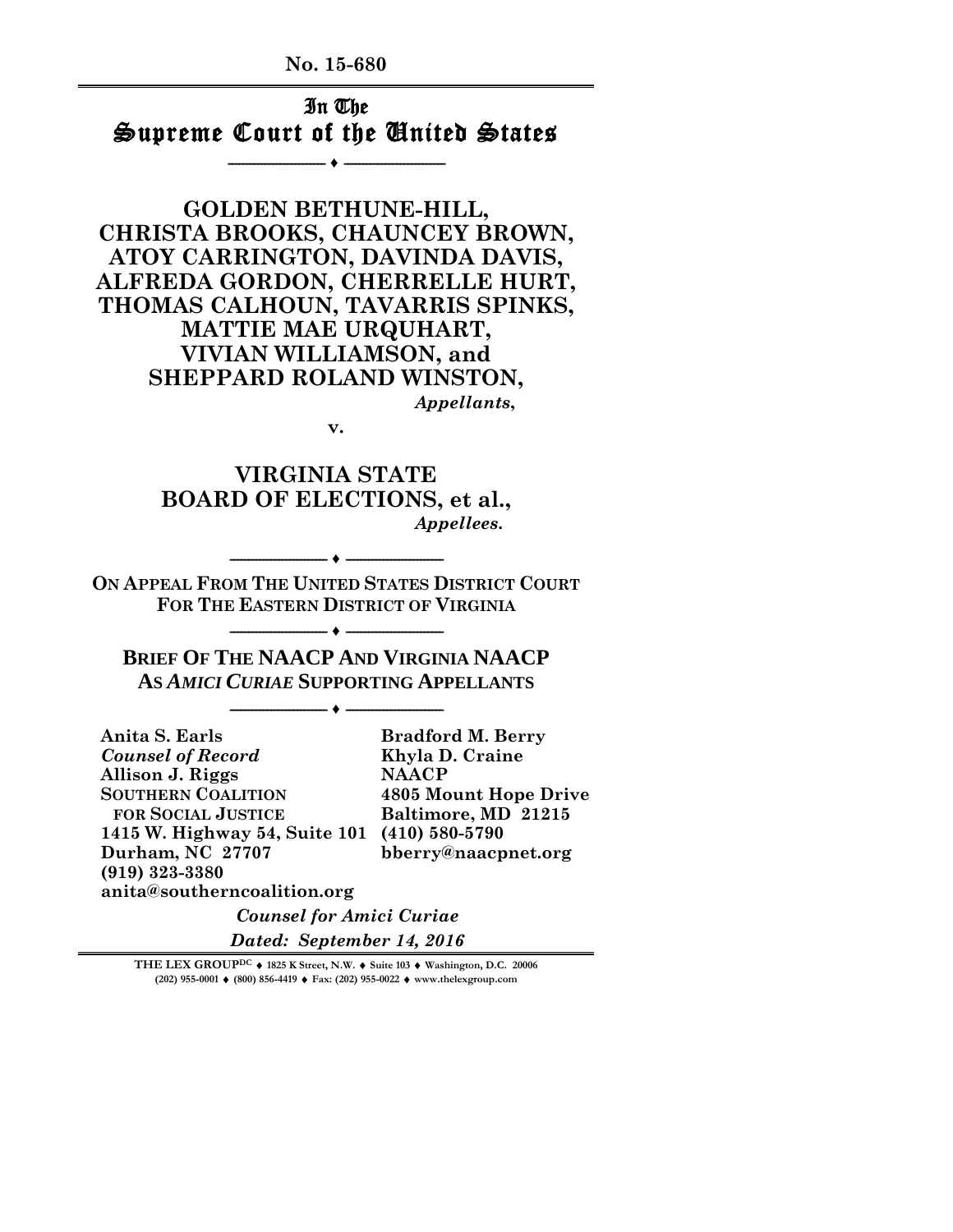## **TABLE OF CONTENTS**

# **Page**

|                           | INTEREST OF AMICI CURIAE1                                                                                                                                           |  |
|---------------------------|---------------------------------------------------------------------------------------------------------------------------------------------------------------------|--|
| SUMMARY OF THE ARGUMENT 3 |                                                                                                                                                                     |  |
|                           |                                                                                                                                                                     |  |
| $\mathbf{I}$ .            | Employing racial quotas in<br>redistricting, particularly under the<br>guise of complying with the Voting<br>Rights Act, harms African-American                     |  |
| П.                        | The district court improperly analyzed<br>whether the 55% racial target and<br>other evidence showed that the<br>legislature subordinated traditional               |  |
|                           | III. Where race does not predominate, the<br>intentional creation of majority-<br>minority, crossover, and influence<br>districts does not make those districts     |  |
| IV.                       | The district court did not identify any<br>"strong basis in evidence" supporting<br>the legislature's decision to require<br>55% black voting age population in all |  |
|                           |                                                                                                                                                                     |  |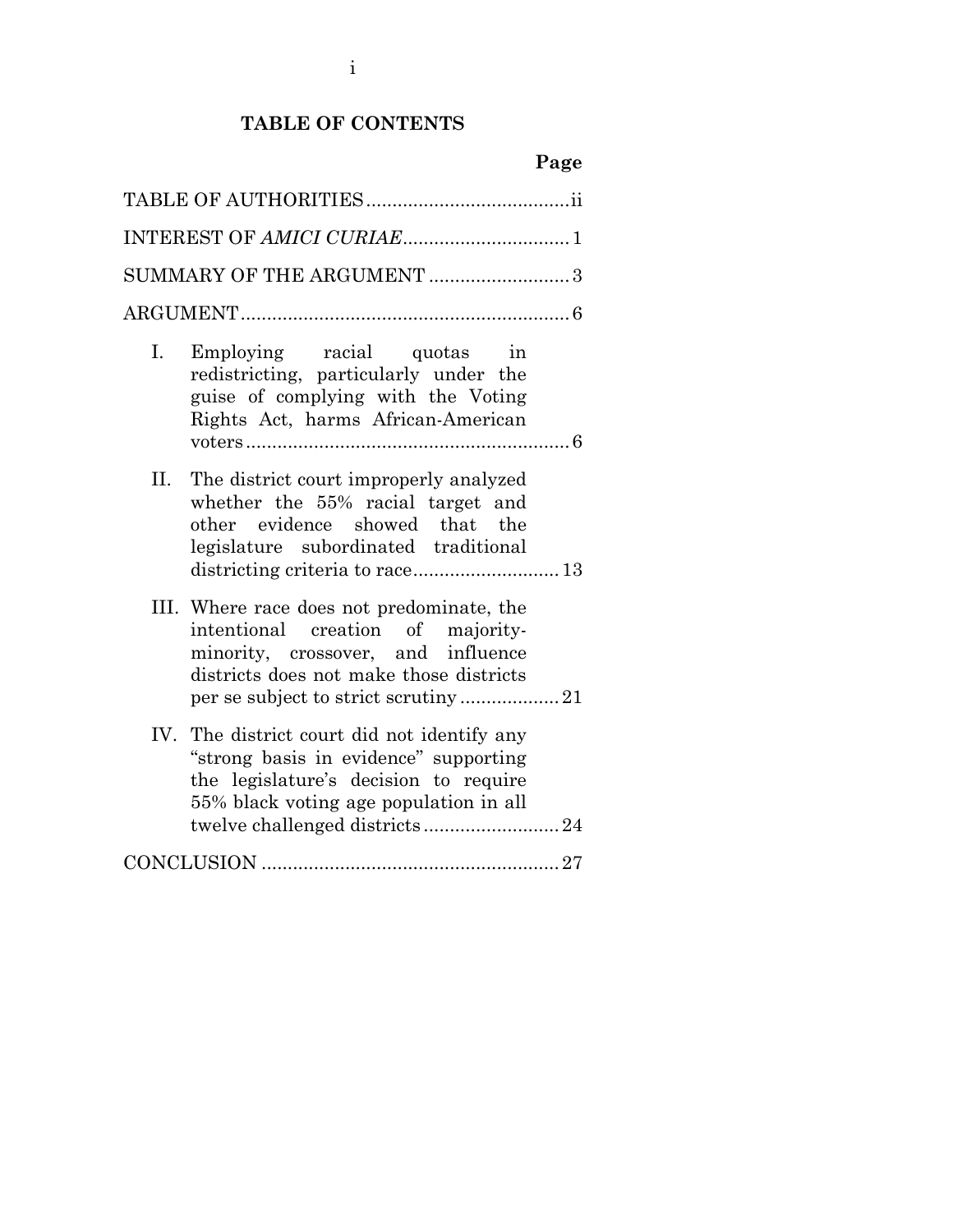# **TABLE OF AUTHORITIES**

# **Page(s)**

## **CASES**

| Alabama Legislative Black Caucus v. Alabama,                                                                                                                    |
|-----------------------------------------------------------------------------------------------------------------------------------------------------------------|
| Bartlett v. Strickland,                                                                                                                                         |
| Bethune-Hill v. Va. State Bd. of Elections,<br>141 F. Supp. 3d 505 (E.D.Va. 2015) 11, 15, 20, 25                                                                |
| Bush v. Vera,                                                                                                                                                   |
| Dickson v. Rucho,<br>368 N.C. 481 (2015), cert. pending,                                                                                                        |
| Harris v. Ariz. Ind. Redistricting Comm'n,                                                                                                                      |
| Harris v. McCrory,<br>No. 1:13-cv-949, 2016 U.S. Dist. LEXIS 14581<br>(M.D.N.C. Feb. 5, 2016), probable juris. noted,                                           |
| Johnson v. De Grandy,                                                                                                                                           |
| Miller v. Johnson,<br>515 U.S. 900 (1995)  14, 15, 16, 17                                                                                                       |
| Page v. Va. State Bd. of Elections,<br>No. 3:13-cv-678, 2015 U.S. Dist. LEXIS 73514<br>(E.D. Va. 2015), appeal dismissed sub nom.<br>Wittman v. Personhuballah, |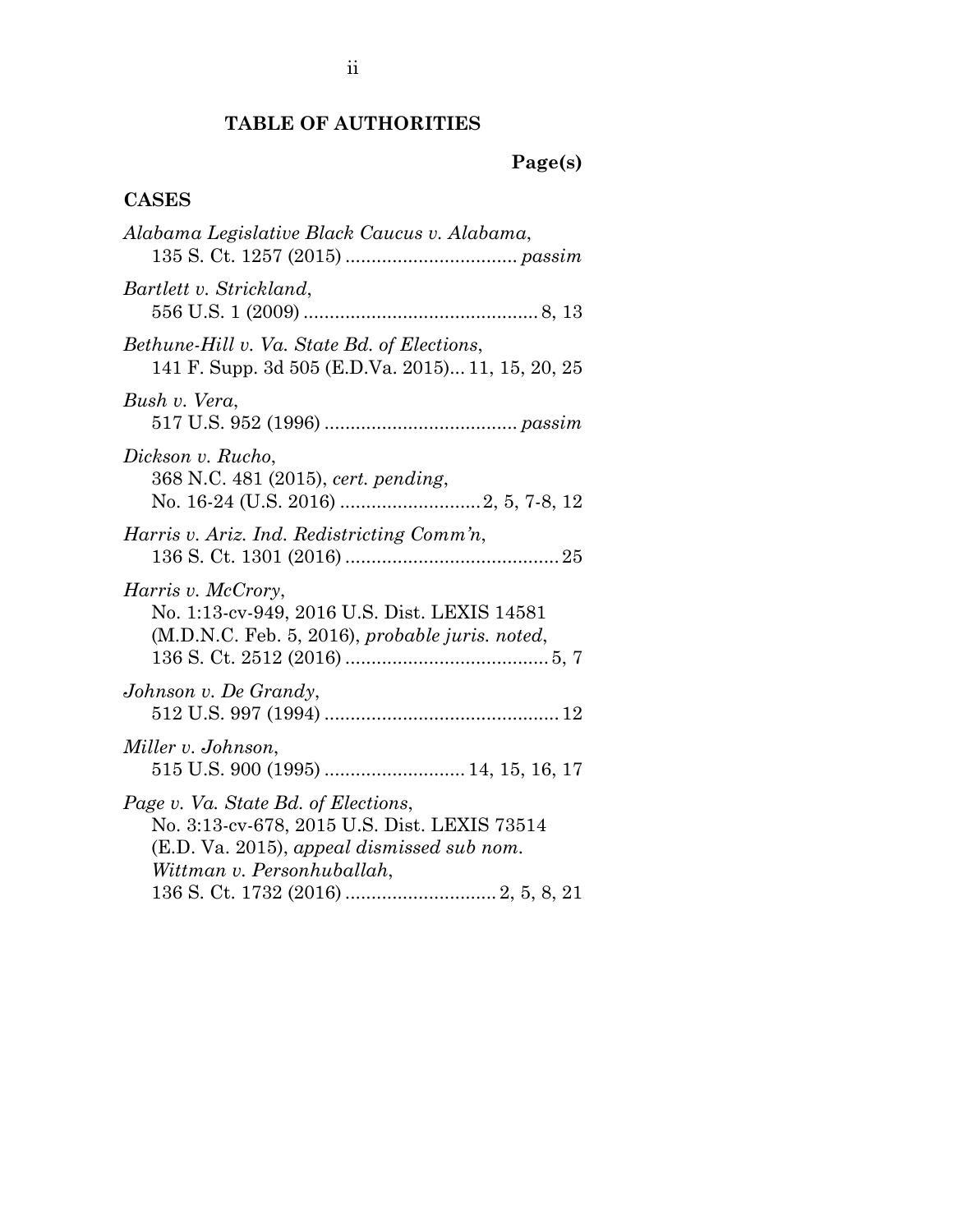| Personhuballah v. Alcorn,                                                                                                                                                                                                            |
|--------------------------------------------------------------------------------------------------------------------------------------------------------------------------------------------------------------------------------------|
| Shaw v. Hunt,                                                                                                                                                                                                                        |
| Shaw v. Reno,                                                                                                                                                                                                                        |
| Thornburg v. Gingles,                                                                                                                                                                                                                |
| Wesberry v. Sanders,                                                                                                                                                                                                                 |
| <b>CONSTITUTIONAL PROVISION</b>                                                                                                                                                                                                      |
|                                                                                                                                                                                                                                      |
| <b>STATUTES</b>                                                                                                                                                                                                                      |
| Voting Rights Act of 1965,                                                                                                                                                                                                           |
| <b>OTHER AUTHORITIES</b>                                                                                                                                                                                                             |
|                                                                                                                                                                                                                                      |
| Commonwealth of Virginia, Division of<br>Legislative Services, Redistricting 2010,<br>District Boundary Descriptions, District 89,<br>http://redistricting.dls.virginia.gov/2010/Data/2<br>011HouseDesc/House%2089.doc (last visited |
| Commonwealth of Virginia, Division of<br>Legislative Services, Redistricting 2010,<br>Map of District 80 in 2010,<br>http://redistricting.dls.virginia.gov/2010/Data/H<br>ouse%20Districts%2011%20x%2017%20PDFs/8                    |
|                                                                                                                                                                                                                                      |
|                                                                                                                                                                                                                                      |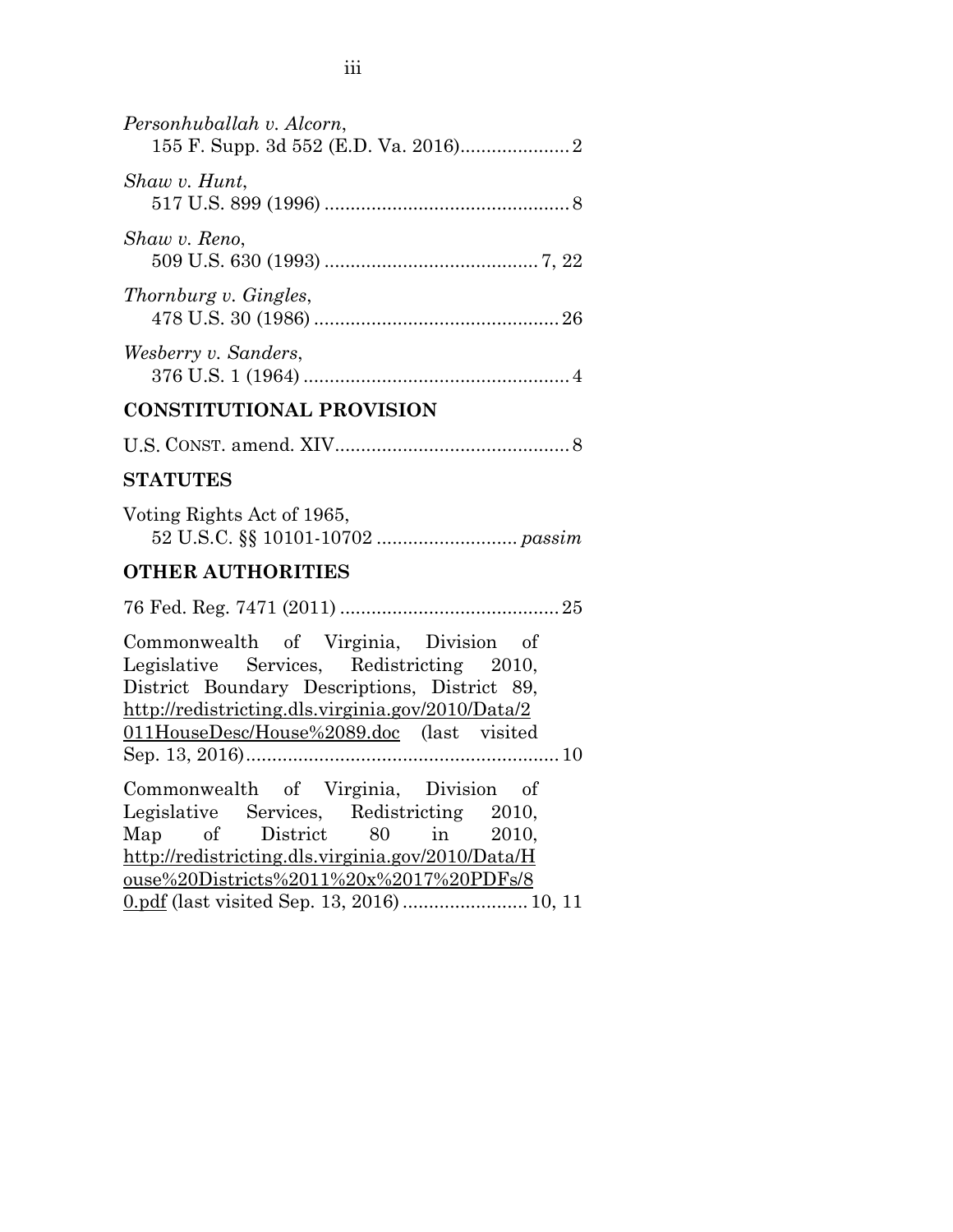Commonwealth of Virginia, Division of Legislative Services, Redistricting 2010, Map of District 89 in 2011, [http://redistricting.dls.virginia.gov/2010/Data%](http://redistricting.dls.virginia.gov/2010/Data%5C2011HouseMaps%5CHB5005%20-%20House%2089.pdf) [5C2011HouseMaps%5CHB5005%20-%20House](http://redistricting.dls.virginia.gov/2010/Data%5C2011HouseMaps%5CHB5005%20-%20House%2089.pdf) [%2089.pdf](http://redistricting.dls.virginia.gov/2010/Data%5C2011HouseMaps%5CHB5005%20-%20House%2089.pdf) (last visited Sep. 13, 2016) .....................10

Norfolk State Campus Map, https://www.nsu.edu/Assets/websites/parking/N SU-Campus-Map.pdf (last visited Sep. 13, 2016)..........................................................................19

Suffolk, VA, 2011 Redistricting Plan Presentation (2011 Virginia House of Delegates Boundaries Overlayed On Top of the Proposed Borough Boundaries), [http://www.suffolkva.us/](http://www.suffolkva.us/docs/2011%20Redistricting%20Plan%20PPT%207-20-11.pdf) [docs/2011%20Redistricting%20Plan%20PPT%2](http://www.suffolkva.us/docs/2011%20Redistricting%20Plan%20PPT%207-20-11.pdf) [07-20-11.pdf](http://www.suffolkva.us/docs/2011%20Redistricting%20Plan%20PPT%207-20-11.pdf) (last visited Sep. 13, 2016)............ 10, 21

Virginia State Board of Elections, Elections Database, House of Delegates, [http://historical.elections.virginia.gov/elections/](http://historical.elections.virginia.gov/elections/search/year_from:1999/year_to:2015/office_id:8) [search/year\\_from:1999/year\\_to:2015/office\\_id:8](http://historical.elections.virginia.gov/elections/search/year_from:1999/year_to:2015/office_id:8) (last visited Sep. 13, 2016) ................................... 9, 10

Virginia State Board of Elections, Elections Database, House of Delegates, District 75, [http://historical.elections.virginia.gov/elections/](http://historical.elections.virginia.gov/elections/search/year_from:1970/year_to:2015/office_id:8/district_id:27377) [search/year\\_from:1970/year\\_to:2015/office\\_id:8/](http://historical.elections.virginia.gov/elections/search/year_from:1970/year_to:2015/office_id:8/district_id:27377) [district\\_id:27377](http://historical.elections.virginia.gov/elections/search/year_from:1970/year_to:2015/office_id:8/district_id:27377) (last visited Sep. 13, 2016)...........25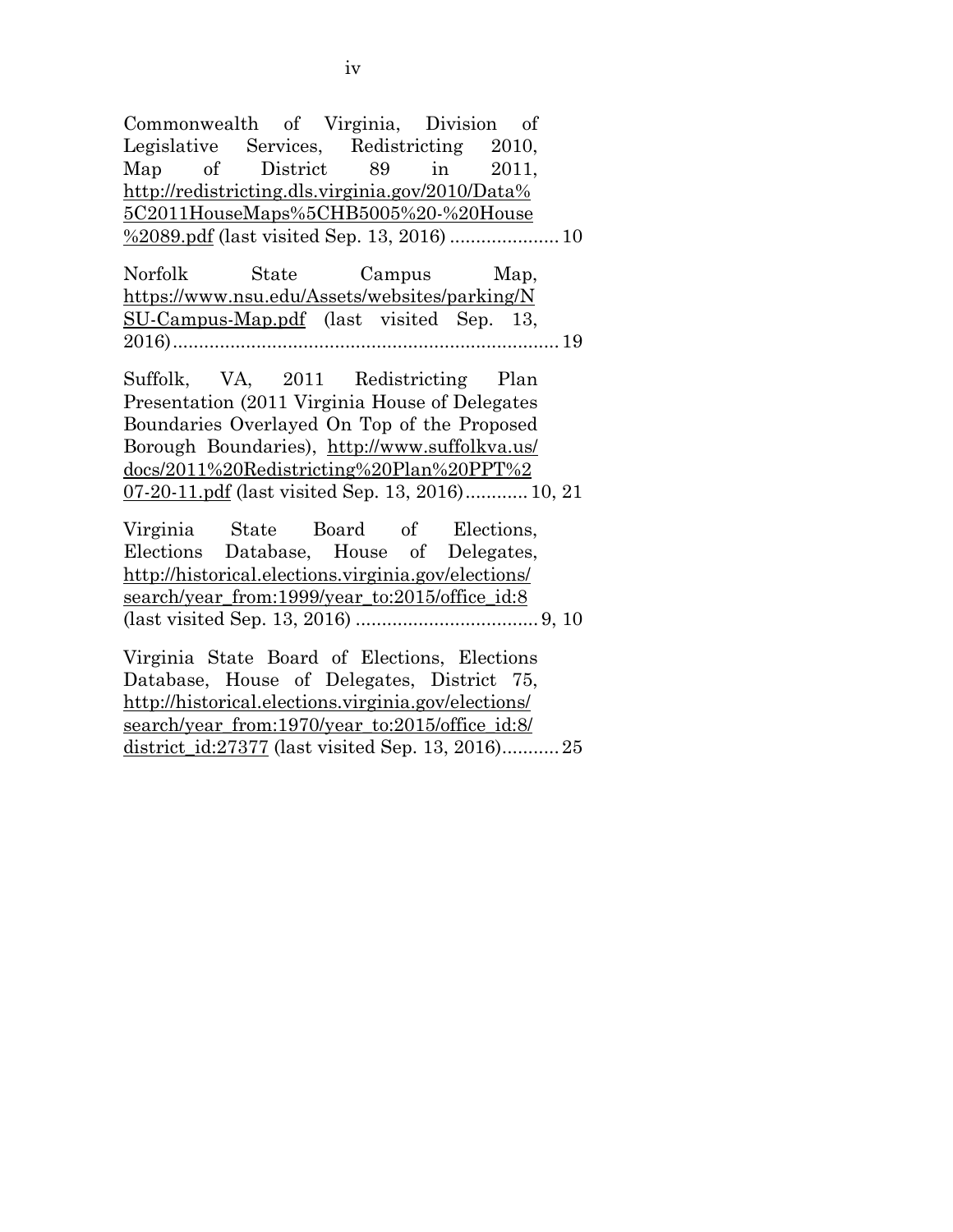### **BRIEF OF NAACP AND VIRGINIA NAACP AS** *AMICI CURIAE* **SUPPORTING APPELLANTS**

This brief is submitted on behalf of the National Association for the Advancement of Colored People ("NAACP") and Virginia State Conference of the NAACP ("Virginia NAACP") as *amici curiae* in support of Appellants.<sup>[1](#page-5-0)</sup>

### **INTEREST OF** *AMICI CURIAE*

Founded in 1909 and with more than half a million members nationwide, the NAACP is one of the nation's oldest and largest grassroots civil rights organizations. Its state conference in Virginia, the Virginia NAACP, has more than one hundred active branches and approximately 16,000 members throughout the Commonwealth of Virginia. Both the NAACP and Virginia NAACP are nonpartisan, nonprofit membership organizations whose core missions include advancing and defending the rights of African-American voters to be free from racial discrimination in voting and to elect candidates of their choice to political office. In support of this mission, both organizations regularly engage in voter education, community-based advocacy, and litigation to protect African-American voters' equal opportunity to participate in the political process. This litigation has included racial gerrymandering

**.** 

<span id="page-5-0"></span><sup>1</sup> The parties have consented to the filing of *amicus curiae* briefs in support of either party. No counsel for any party authored this brief in whole or in part, and no person or entity, other than *amici curiae* or their counsel, made a monetary contribution intended to fund the preparation or submission of this brief.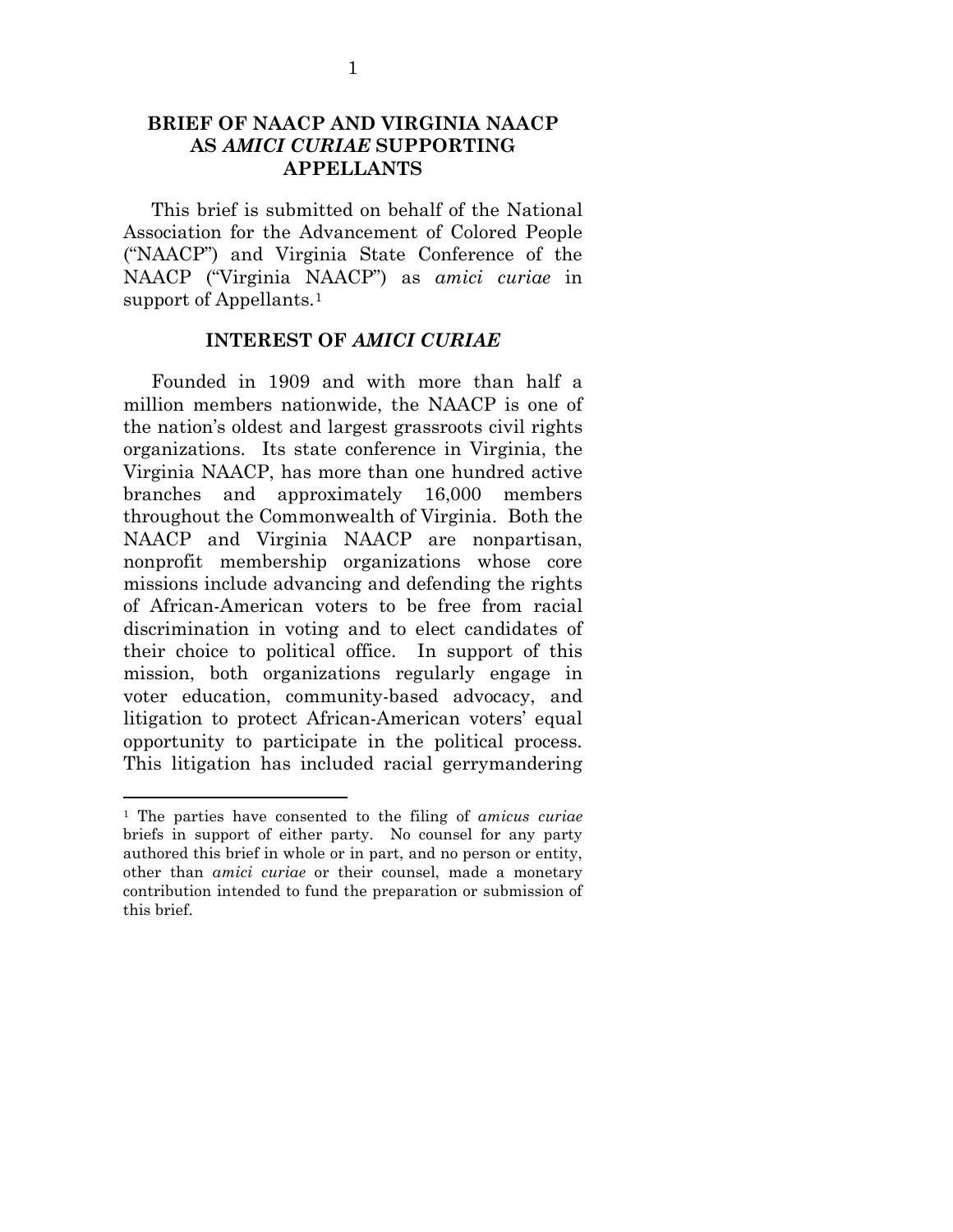cases under the United States Constitution and Voting Rights Act of 1965, 52 U.S.C. §§ 10101-10702. Most recently, the Virginia NAACP has participated in the ongoing litigation challenging the constitutionality of Virginia's Congressional District 3 and the remedial phase that has followed. *See Wittman v. Personhuballah*, No. 14-504 (U.S. 2016) (participating as amicus curiae); *Personhuballah v. Alcorn*, 155 F. Supp. 3d 552 (E.D. Va. 2016) (submitted proposed redistricting plan during remedy phase); *Page v. Va. State Bd. of Elections*, No. 3:13-cv-678, 2015 U.S. Dist. LEXIS 73514 (E.D. Va. June 5, 2015) (sought to intervene in remedy phase). The national NAACP oversees the litigation its state conferences engage in to combat racial gerrymandering. *See, e.g., Dickson v. Rucho*, 368 N.C. 481 (2015), *cert. pending*, No. 16-24 (U.S. 2016).

The NAACP and Virginia NAACP are exceptionally familiar with African-American communities and voting patterns in Virginia, and are experienced litigants in racial gerrymandering and other voting rights cases. Based on this knowledge, they conclude that the district court's decision, if not reversed, will harm African-American voters and undermine this Court's directive that the mechanical use of racial quotas in redistricting should be avoided. This decision, if left standing, would not only harm black voters in Virginia, but would provide persuasive authority for other jurisdictions across the country that might be inclined to misinterpret the Voting Rights Act and engage in racial gerrymandering. For these reasons, *Amici* urge the Court to grant Appellants' request to reverse the decision below.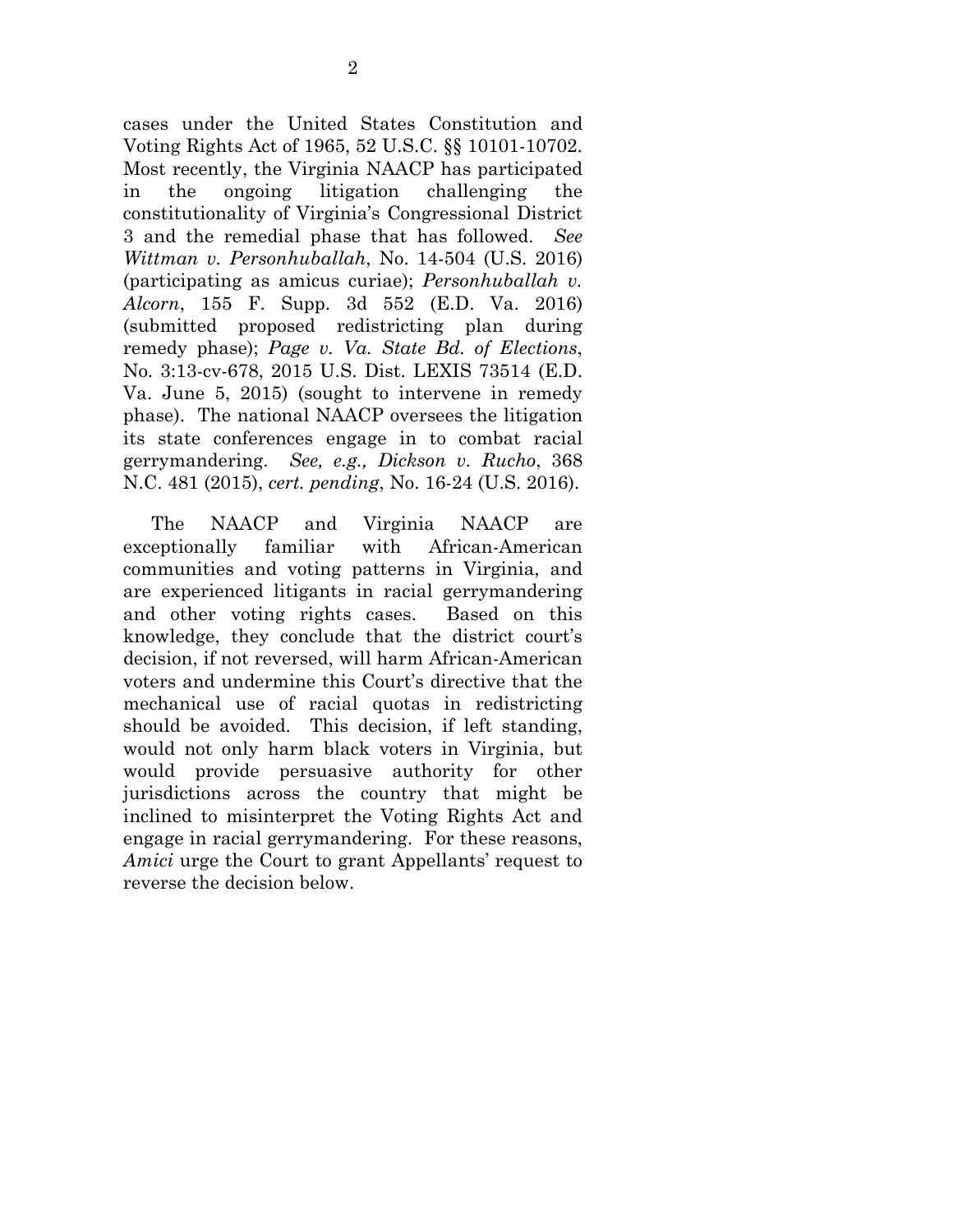#### **SUMMARY OF THE ARGUMENT**

Virginia's unconstitutional use of mechanical racial targets in its 2011 redistricting process segregates and stigmatizes the Commonwealth's African-American residents, undermines African-American voters' ability to effectively exercise their constitutional right to vote on equal terms, and requires the application of strict scrutiny to districts where mechanical racial targets drove the placement of district lines. That the Commonwealth imposed its unconstitutional scheme of racially segregated legislative districts in the name of the Voting Rights Act of 1965 is wrong, and its argument that it was legally compelled to do so is not supported by the facts of this case.

Majority-minority districts remain an important vehicle for empowering black communities that would otherwise be unable to elect their candidates of choice. When certain necessary preconditions are present, Section 2 of the Voting Rights Act requires majority-minority districts in communities with a recent history of racially polarized voting, where such voting patterns contributed to the defeat the candidates of choice of African-American voters. At the time of enactment of the challenged districts, Section 5 of the Voting Rights Act also required Virginia to avoid retrogression in the ability of African Americans to elect the candidates of their choice.

However, neither provision of the Voting Rights Act required the Commonwealth to employ a uniform numerical quota to maintain or increase the percentage black voting age population in the twelve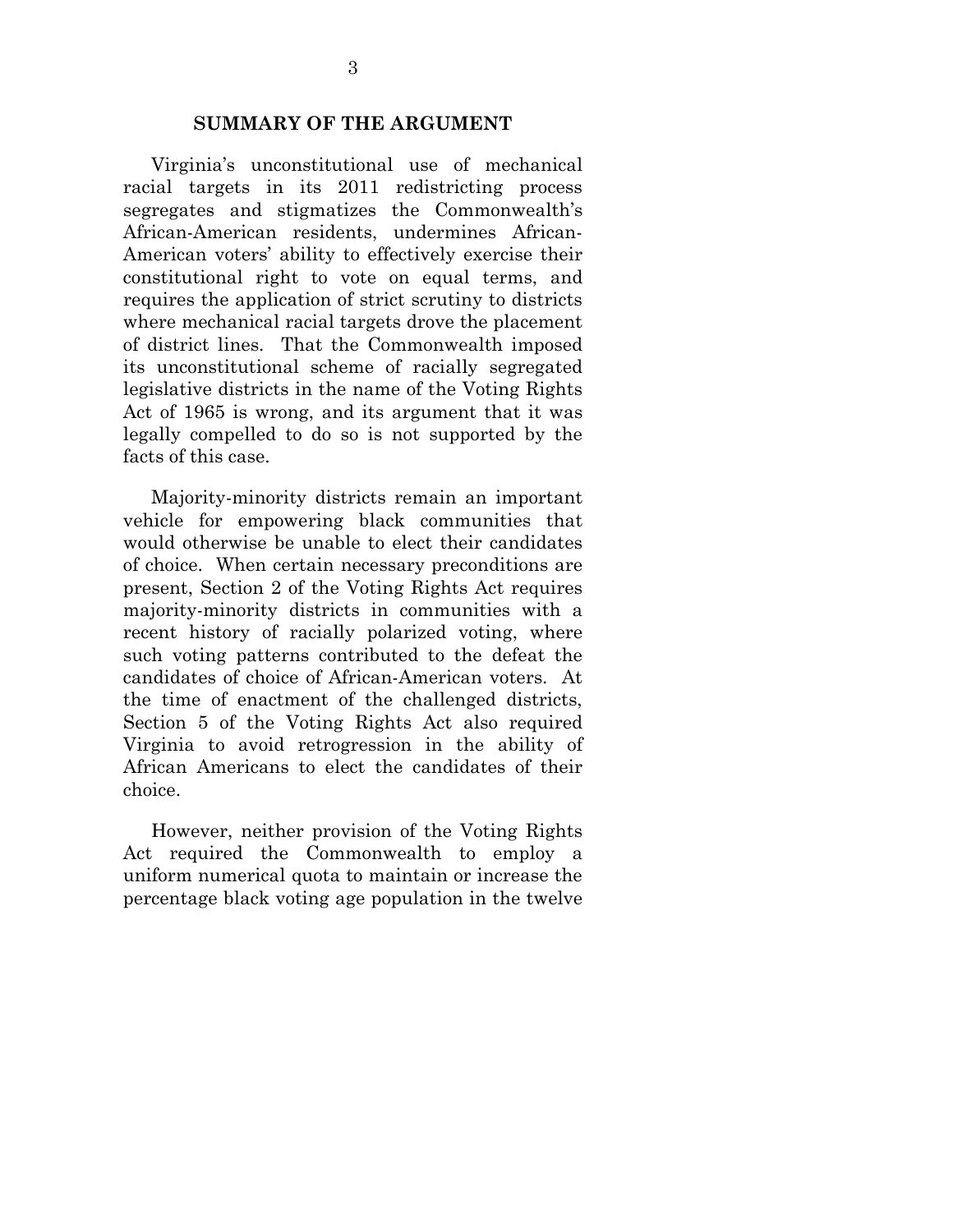individual districts challenged here. Nor can all of the challenged districts be explained as naturally occurring majority-minority districts. Rather, the map drawers targeted African-American residents in outlying areas in varying proximity to the benchmark districts and drew them into the challenged districts to meet the mechanical racial target of 55% black voting age population in as many districts as possible, in some cases splitting precincts to do so. In addition to the harmful stigmas that accompany such racial segregation, employing racial quotas in redistricting harms black voters by limiting black voters' influence to a select number of districts, diminishing their ability to build voting strength in surrounding districts. This tactic is especially harmful where, as here, a state uses the Voting Rights Act to limit black voters' overall electoral power.

To ensure continued protection of the right to vote and to guarantee the other "most basic" rights that are founded on the right to vote, *Wesberry v. Sanders*, 376 U.S. 1, 17 (1964), it is important that this Court clearly delineate between, on the one hand, the Voting Rights Act protections that state legislatures engaged in redistricting must afford African-American voters and, on the other hand, the impermissible use of racial quotas. Just last year, this Court recognized that use of a one-size-fits-all racial target is strong evidence that race predominated in the redistricting process and that conducting a district-by-district analysis is necessary to determine whether the percentage black voting age population in each enacted district was necessary to allow black voters in the district to elect their candidate of choice. *Alabama Legislative Black*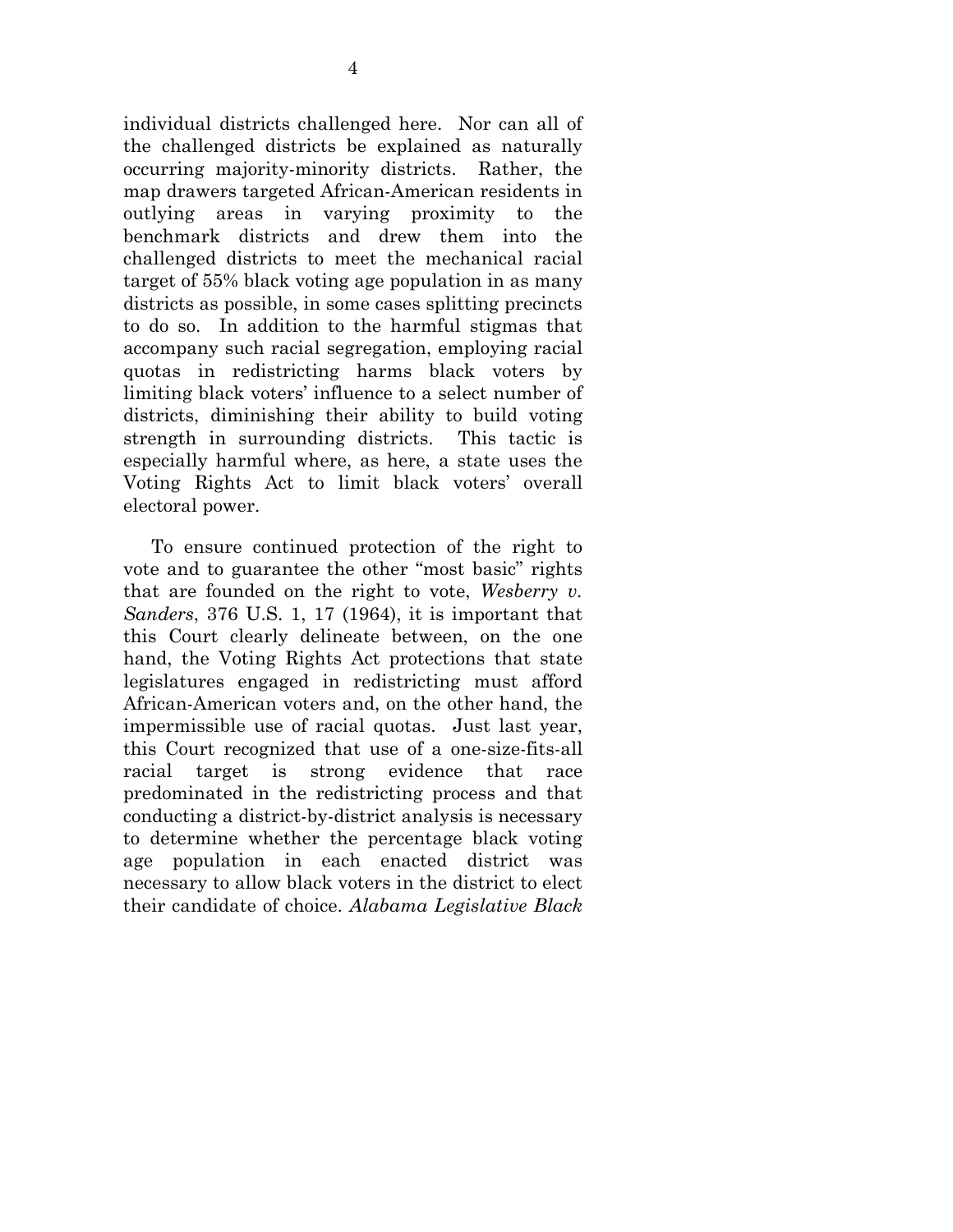*Caucus v. Alabama*, 135 S. Ct. 1257, 1257 (2015) ("*ALBC*"). Sadly, the use of such mechanical racial targets is common in several cases currently before this Court.[2](#page-9-0) In this case, even where the lower court correctly concludes that race predominated, as in House District 75, the level of scrutiny it applied was not sufficiently strict.

The court below fatally misunderstood the factintensive, district-by-district inquiry required under this Court's racial gerrymandering jurisprudence, and did not uniformly apply the appropriate level of scrutiny. The district court's use of the incorrect legal standard for determining whether race predominated in the drawing of the challenged districts resulted in its misapplication of the standard to the facts of the case. The district court further erred as a matter of law in understanding what constitutes a compelling governmental interest. To protect the constitutional rights of Virginia's voters and to ensure that the misstatements of law contained in the opinion of the court below are not adopted by courts in other states, *Amici* respectfully ask this Court to grant Appellants' request to reverse the decision of the district court.

**.** 

<span id="page-9-0"></span><sup>2</sup> *See, e.g.*, *Harris v. McCrory*, No. 1:13-cv-949, 2016 U.S. Dist. LEXIS 14581 (M.D.N.C. Feb. 5, 2016), *probable juris. noted*, 136 S. Ct. 2512 (2016); *Dickson v. Rucho*, 368 N.C. 481 (2015), *cert. pending*, No. 16-24 (U.S. 2016); *Page v. Va. State Bd. of Elections*, No. 3:13-cv-678, 2015 U.S. Dist. LEXIS 73514 (E.D. Va. 2015), *appeal dismissed sub nom. Wittman v. Personhuballah*, 136 S. Ct. 1732 (2016).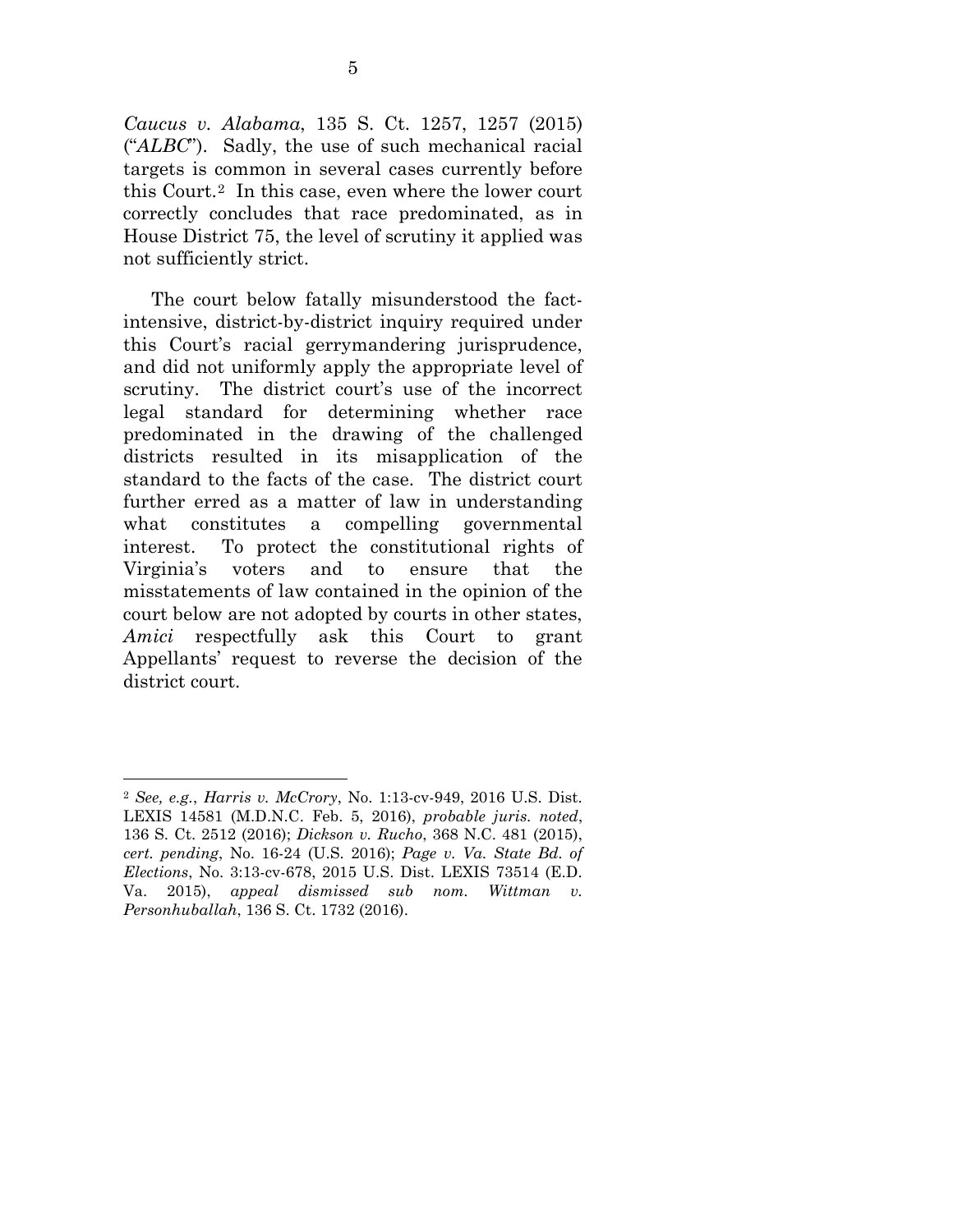#### **ARGUMENT**

The decision of the court below must be reversed because it is legally erroneous in numerous ways that will perpetuate racial stereotypes and harms. Racial quotas in redistricting—including a mechanical racial target for African-American population in certain districts—fly in the face of this Court's racial gerrymandering jurisprudence and do an enormous disservice to the hard work *Amici* and others have done to build cross-racial coalitions in Virginia politics. By misapplying the test for racial predominance, the district court endorsed the disruption of important communities of interest and added elements of proof that will make it more challenging for litigants to prove that they have been sorted on the basis of their skin color. This error must be corrected. Moreover, the district court also erred in its analysis of what constitutes a compelling governmental interest in districts where race predominated. The court below applied such an untenable interpretation of the Voting Rights Act so as to completely discount the longterm goals of the Act (undermining racial bias in voting) and essentially defang the probing inquiry that strict scrutiny demands. All of these problems with the district court's analysis require reversal.

### **I. Employing racial quotas in redistricting, particularly under the guise of complying with the Voting Rights Act, harms African-American voters.**

As this Court has recognized as recently as last year, "the harms that underlie a racial gerrymandering claim . . . are personal." *ALBC*, 135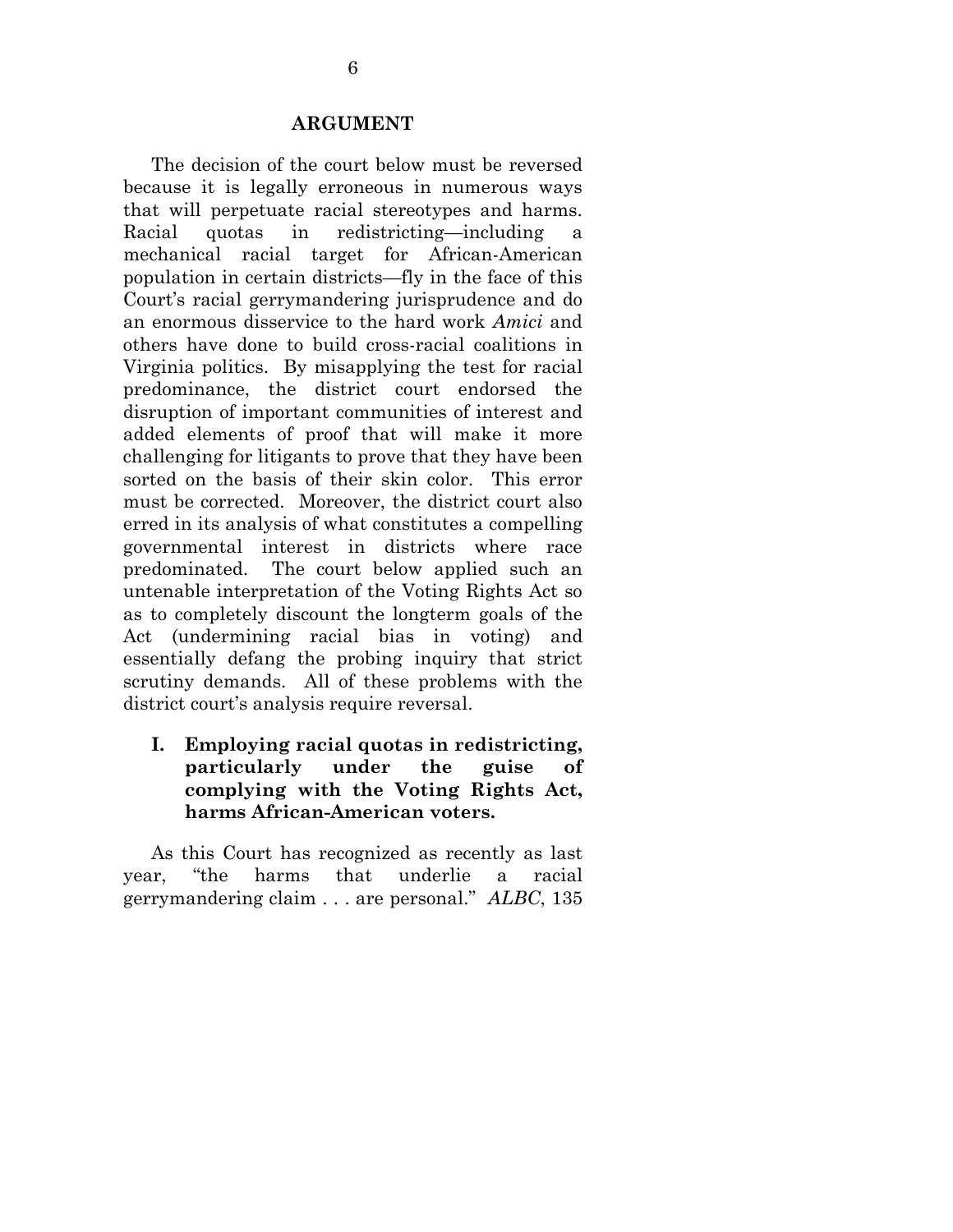S. Ct. at 1265. Using a fixed racial quota subjects voters to a racial classification and the risk of representation "by a legislator who believes his 'primary obligation is to represent only the members' of a particular racial group." *Id.* (quoting *Bush v. Vera*, 517 U.S. 952, 957 (1996); *Shaw v. Reno*, 509 U.S. 630, 648 (1993)).

These personal harms carry a particular sting when they are committed in the name of the Voting Rights Act. The clear and simple wrong the Voting Rights Act was intended to redress—the denial or abridgement of the franchise to voters of color—is not alleviated but rather perpetuated when legislatures draw racially segregated election districts where they are unnecessary to elect African-American voters' candidates of choice. To segregate in the name of the Voting Rights Act is disingenuous, legally erroneous, and undermines the very purpose of the Act.

Quota-based schemes of racial segregation have been found constitutionally suspect in a number of cases recently or currently before this Court—an alarmingly high number that betrays the implicit and explicit racial prejudices continuing to simmer throughout much of the South more than fifty years after the Voting Rights Act was signed into law. *E.g.*, *ALBC*, 135 S. Ct. 1257 (no decrease in BVAP permitted in any majority-minority district); *Harris v. McCrory*, No. 1:13-cv-949, 2016 U.S. Dist. LEXIS 14581 (M.D.N.C. Feb. 5, 2016), *probable juris. noted*, 136 S. Ct. 2512 (2016) (roughly 20% of districts statewide must be majority-minority, and all such districts must have BVAP of at least 50% plus one); *Dickson v. Rucho*, 368 N.C. 481 (2015), *cert. pending*,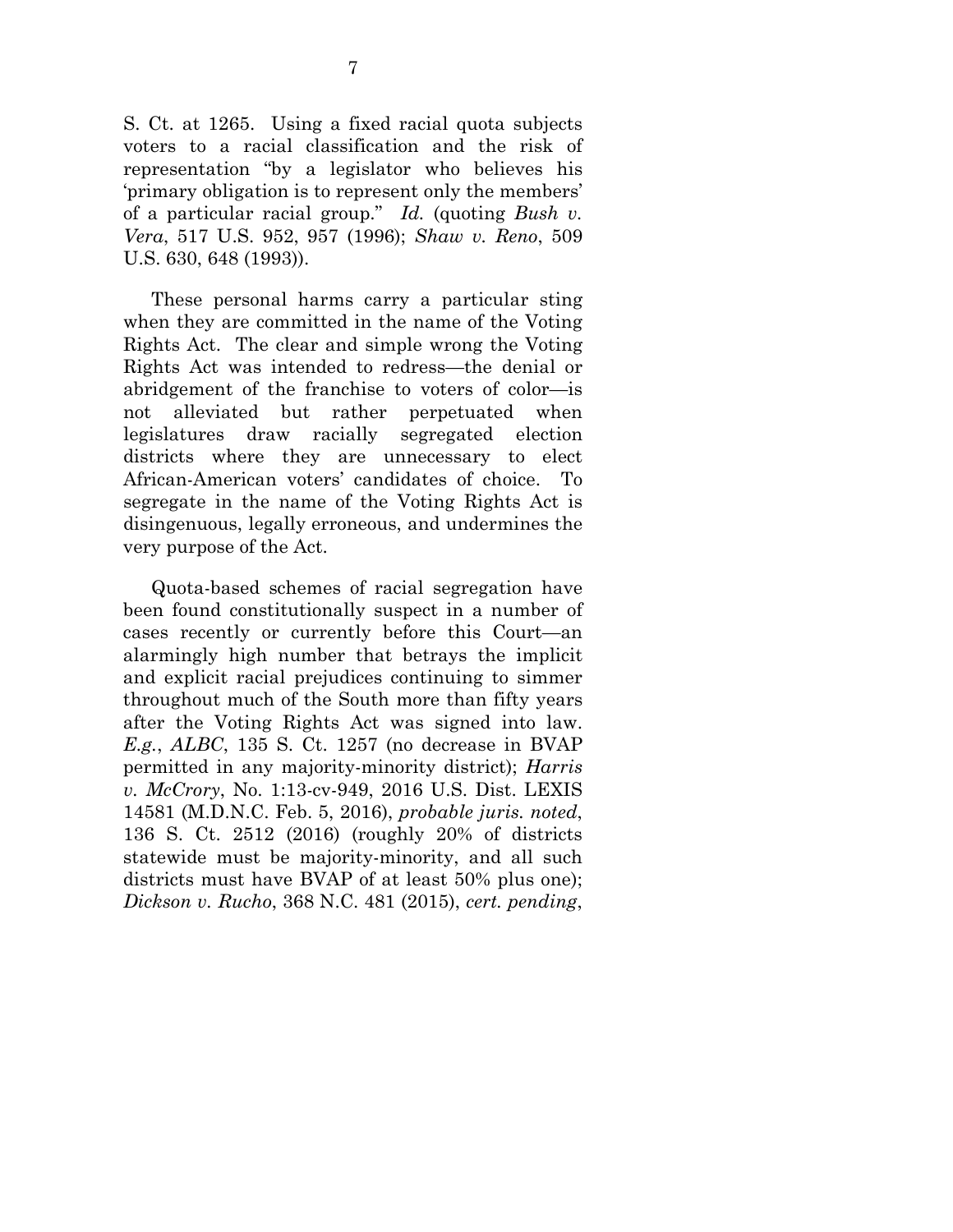No. 16-24 (U.S. 2016) (same); *Page v. Va. State Bd. of Elections*, No. 3:13-cv-678, 2015 U.S. Dist. LEXIS 73514 (E.D. Va. 2015), *appeal dismissed sub nom. Wittman v. Personhuballah*, 136 S. Ct. 1732 (2016) (district that elects an African American must be drawn to have 55% BVAP).

Properly interpreted, the Voting Rights Act works in tandem with the United States Constitution to protect African-American communities and ensure their unimpeded progress toward electoral equality. On one hand, the Voting Rights Act calls for the drawing of majority-black districts in areas where racially polarized voting prevents African-American voters from electing their candidates of choice. *See Bartlett v. Strickland*, 556 U.S. 1, 11 (2009); *Vera*, 517 U.S. at 995 (O'Connor, J., concurring). This protection provides communities where racially polarized voting persists with an opportunity to exercise effective political power as they move toward electoral equality. On the other hand, where African-American voters have recently been successful in electing their candidates of choice, the Fourteenth Amendment prohibits legislatures from confining that electoral success to a limited number of districts segregated by race. *See Shaw v. Hunt*, 517 U.S. 899, 907-08 (1996); *Vera*, 517 U.S. at 995 (O'Connor, J., concurring). Retiring outdated numerical benchmarks based on race ensures that communities where African-American voters have achieved electoral success may continue to move forward.

Racial segregation in redistricting disrupts the right to vote on equal terms, and this disruption has a ripple effect through communities whose members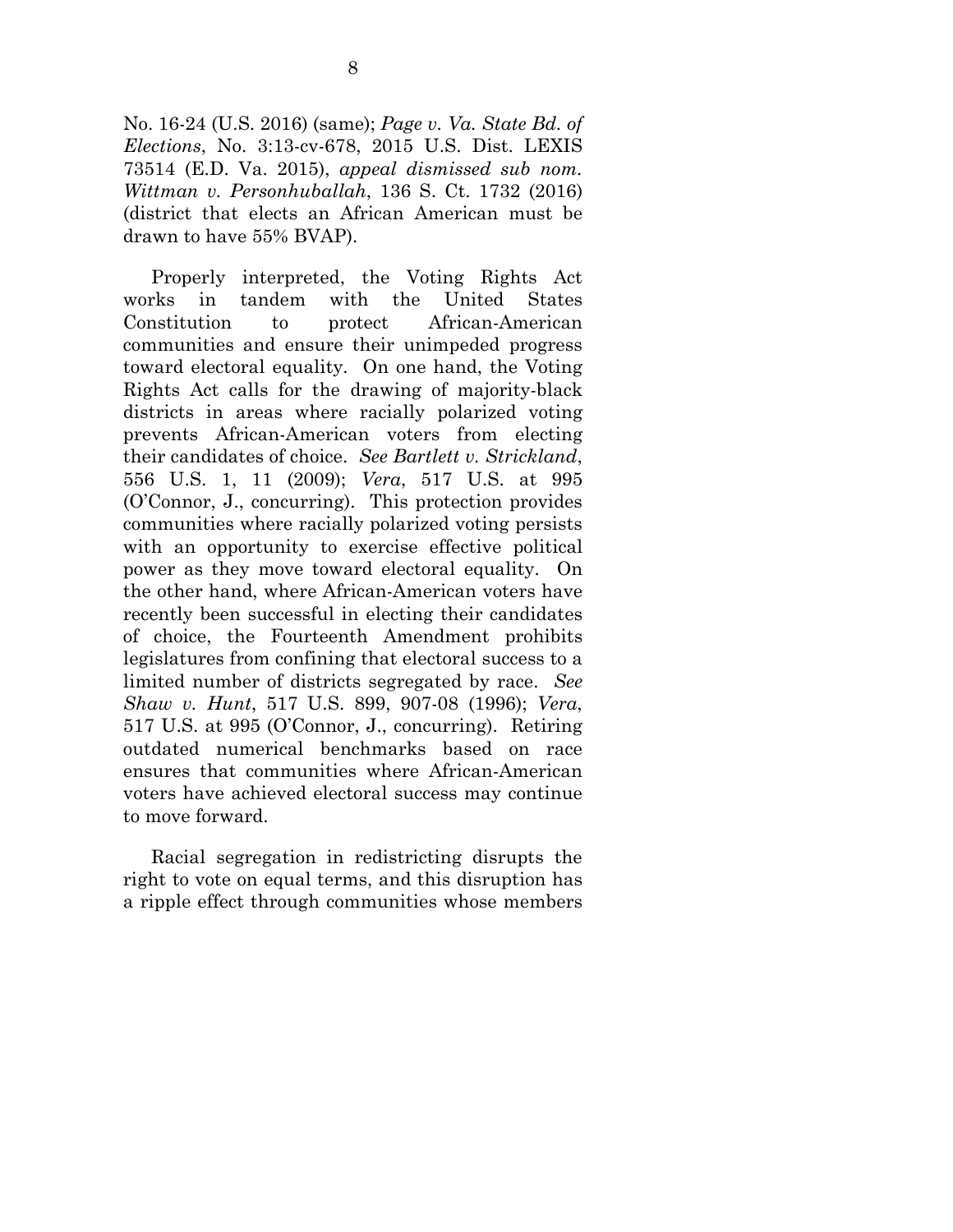are assigned to districts based solely on the color of their skin. Use of racial quotas disregards and disturbs the on-the-ground political realities in affected communities—whether black voters have been able to elect their candidates of choice, whether cross-racial coalitions exist, which issues are important to residents of those communities, and where communities of interest exist within the affected jurisdiction—and treats all black voters as valuing the same issues, belonging to a single racebased community of interest, and needing continued and in some cases increased government intervention in their communities to elect candidates of choice. In addition to being stigmatizing and offensive, such blanket assumptions are often wrong.

For example, in Virginia, the percentage black voting age population was increased from below the 55% threshold to above the threshold in House Districts 71, 80, and 89, despite the fact that black voters had been successfully electing their candidates of choice in all three districts. All three districts had continuously elected the candidates of choice of black voters dating to at least 1999. Virginia State Board of Elections, Elections Database, House of Delegates, [http://historical.elections.virginia.gov/elections/searc](http://historical.elections.virginia.gov/elections/search/year_from:1999/year_to:2015/office_id:8) h/year from:1999/year to:2015/office  $id:8$  (last visited Sep. 13, 2016). In District 71, African-American candidate Jennifer McClellan was not the first African American to be elected in this district. She ran for the first time in 2005 and was unopposed, and has been re-elected every two years since. *Id.* (results narrowed to District 71). Likewise, in District 80, multiple African-American candidates have been elected. Matthew James ran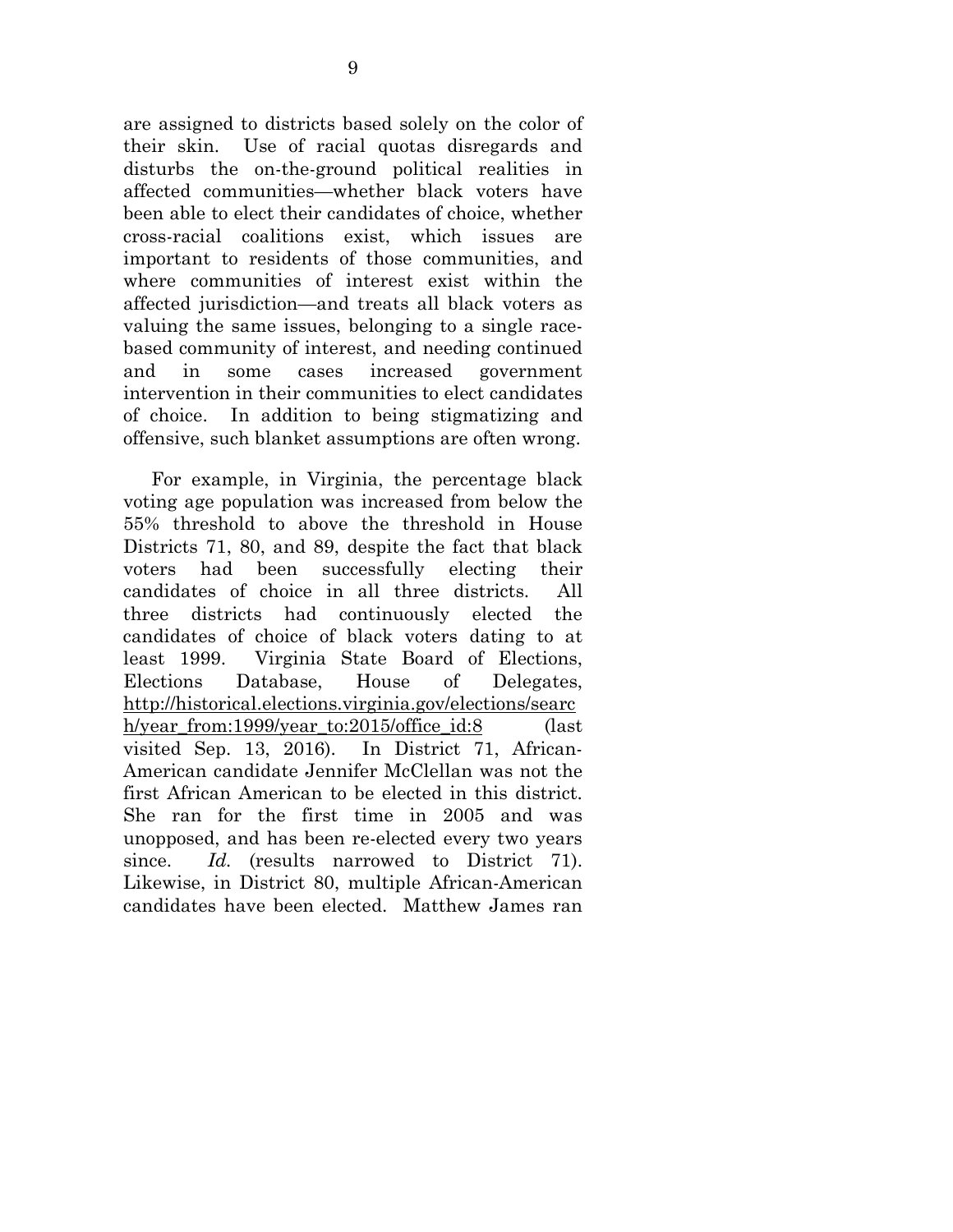for the first time in 2009 and won by a wide margin, and has run unopposed ever since. *Id.* (results narrowed to District 80). In District 89, Kenneth Alexander was first elected in a special election in 2002 and was re-elected five times, three of which were unopposed, before he left the House of Delegates. *Id.* (results narrowed to District 89).

To push these districts above the 55% racial threshold even where black candidates were wildly successful, communities of interest were needlessly fractured. For example, in District 80, the Sleepy Hole, Nansemond, and Cypress boroughs in Suffolk were split apart, with the predominately black portions of their populations pulled away from their neighbors and into the district. Suffolk, VA, 2011 Redistricting Plan Presentation, at 29 (2011 Virginia House of Delegates Boundaries Overlayed On Top of the Proposed Borough Boundaries), [http://www.suffolkva.us/docs/2011%20Redistricting%](http://www.suffolkva.us/docs/2011%20Redistricting%20Plan%20PPT%207-20-11.pdf) [20Plan%20PPT%207-20-11.pdf](http://www.suffolkva.us/docs/2011%20Redistricting%20Plan%20PPT%207-20-11.pdf) (last visited Sep. 13, 2016). No part of Suffolk had previously been part of District 80. *See* Commonwealth of Virginia, Division of Legislative Services, Redistricting 2010, Map of District 80 in 2010, [http://redistricting.dls.virginia.gov/2010/Data/House](http://redistricting.dls.virginia.gov/2010/Data/House%20Districts%2011%20x%2017%20PDFs/80.pdf) [%20Districts%2011%20x%2017%20PDFs/80.pdf](http://redistricting.dls.virginia.gov/2010/Data/House%20Districts%2011%20x%2017%20PDFs/80.pdf) (last visited Sep. 13, 2016). In District 89, the Berkley precinct in Norfolk, which contains the Norfolk Naval Shipyard, *see* Commonwealth of Virginia, Division of Legislative Services, Redistricting 2010, Map of District 89 in 2011, [http://redistricting.dls.virginia.gov/2010/Data%5C20](http://redistricting.dls.virginia.gov/2010/Data%5C2011HouseMaps%5CHB5005%20-%20House%2089.pdf) [11HouseMaps%5CHB5005%20-%20House%2089.pdf](http://redistricting.dls.virginia.gov/2010/Data%5C2011HouseMaps%5CHB5005%20-%20House%2089.pdf) (last visited Sep. 13, 2016), was broken off from the bulk of the Norfolk Naval Base and other shipyards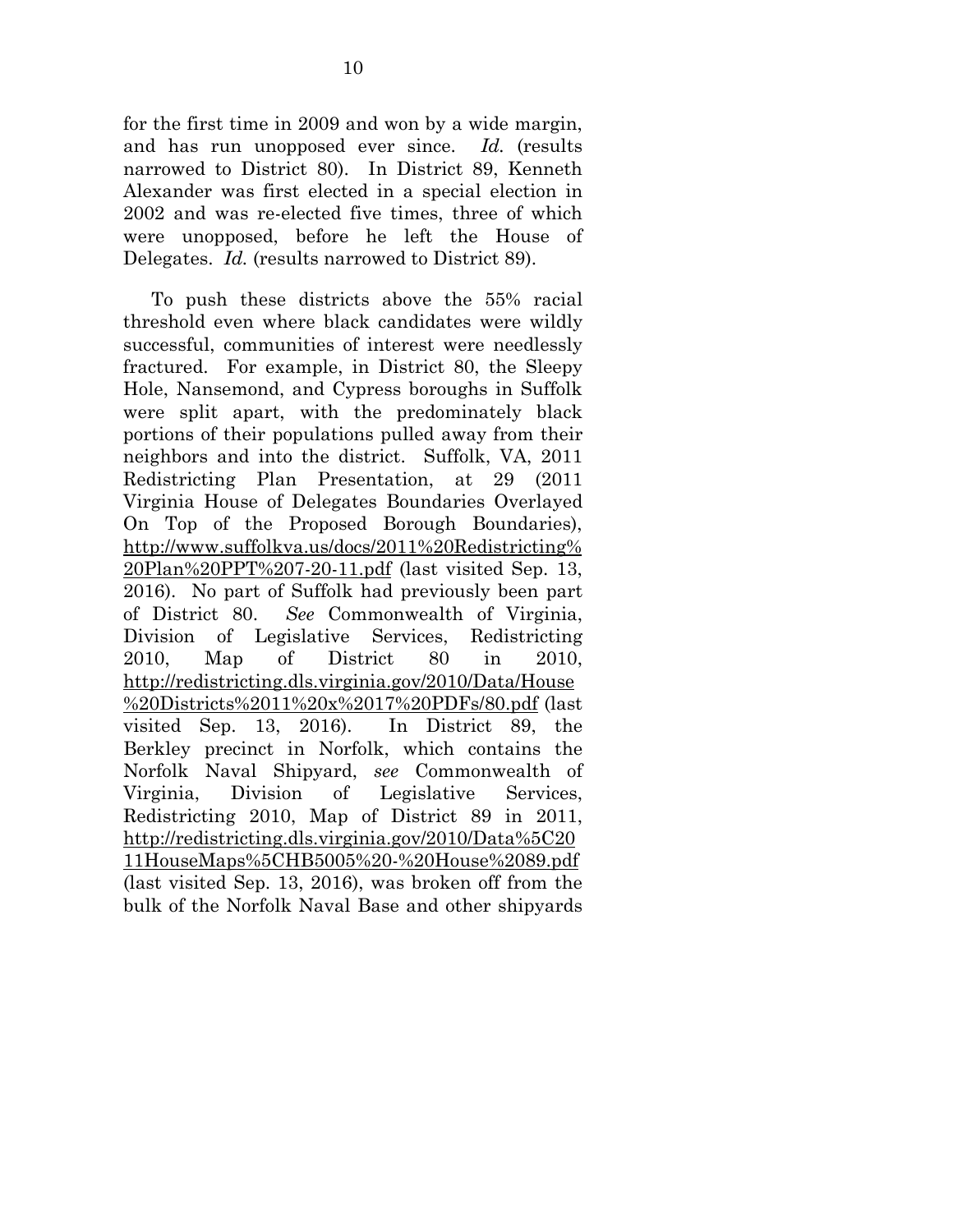now in District 80. The court below acknowledged that Berkley was heavily African American. *Bethune-Hill v. Va. State Bd. of Elections*, 141 F. Supp. 3d 505, 568 (E.D.Va. 2015). The Berkley precinct had previously been in the same district (District 80) with the naval base and other shipyard precincts, facilitating the effective representation of their common interests. *See* Commonwealth of Virginia, Division of Legislative Services, Redistricting 2010, Map of District 80 in 2010, [http://redistricting.dls.virginia.gov/2010/](http://redistricting.dls.virginia.gov/2010/Data/House%20Districts%2011%20x%2017%20PDFs/80.pdf) [Data/House%20Districts%2011%20x%2017%20PDFs](http://redistricting.dls.virginia.gov/2010/Data/House%20Districts%2011%20x%2017%20PDFs/80.pdf) [/80.pdf.](http://redistricting.dls.virginia.gov/2010/Data/House%20Districts%2011%20x%2017%20PDFs/80.pdf) Thus, the complicated shifting of black populations to ensure that both Districts 80 and 89 had at least 55% BVAP in them required the destruction of communities of interest that were previously respected.

Imposing rigid racial quotas on these districts harms black voters by disregarding the communities of interest these districts contain and the success black voters have achieved in electing their candidates of choice. Such disregard denies black voters in these districts the dignity of being recognized as deeper than their skin color, and subjects them to needless limits on their electoral power. That is the very clear and simple wrong the Voting Rights Act was intended to redress.

Moreover, racial gerrymandering through the use of mechanical racial targets not only causes the real injuries to black voters discussed above, but this ruling, if left standing, could have enormous detrimental practical implications for voters of color in Virginia and across the country. Unreversed, the decision from the court below stands for the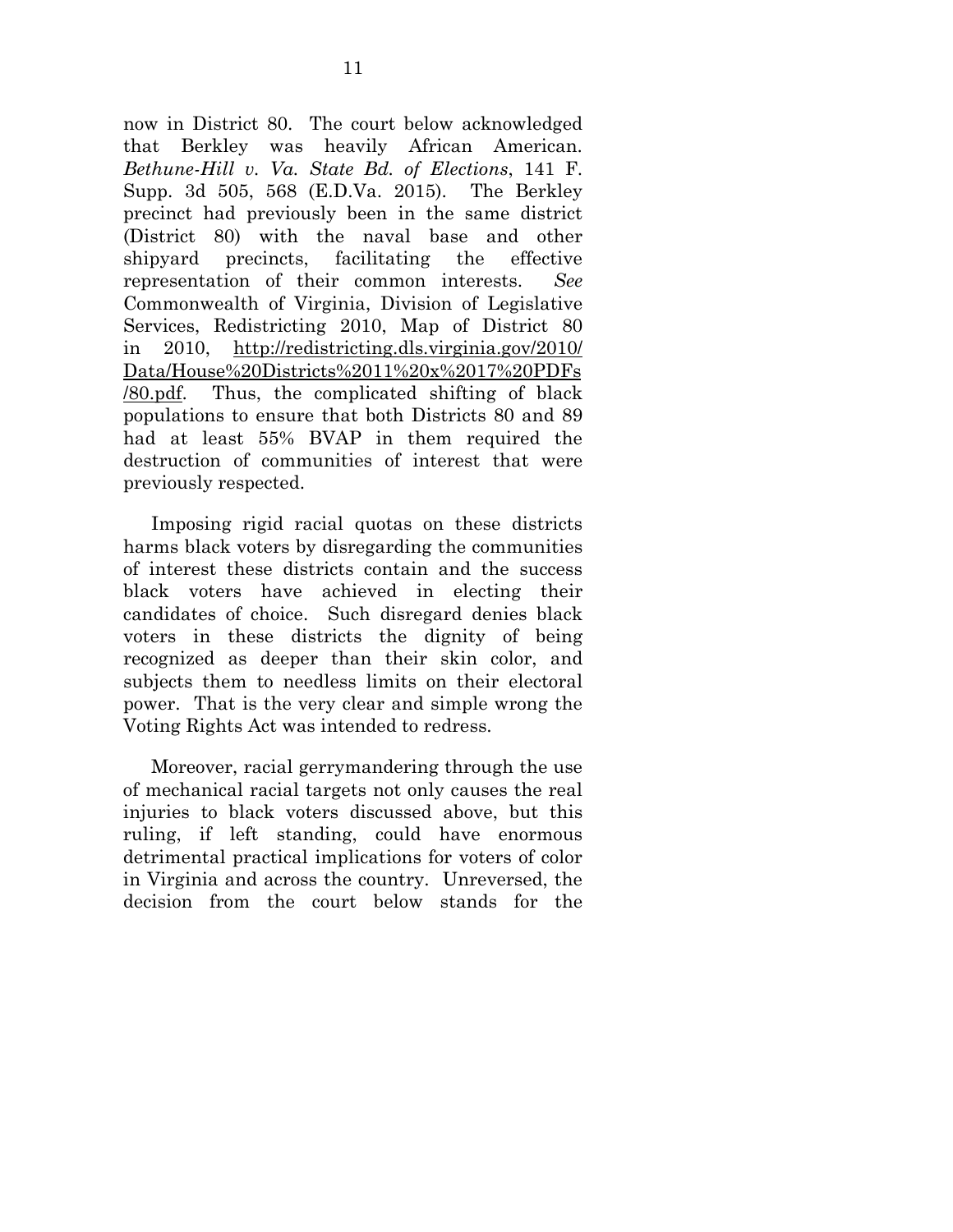proposition (and persuasive authority) that rigid racial targets, completely untethered from on-theground reality and need, can drive redistricting processes without triggering heightened scrutiny. Unreversed, this decision means that, even in places across the country where black voters have made substantial progress in building cross-racial coalitions and engaging in "the obligation to pull, haul, and trade to find common political ground," *Johnson v. De Grandy*, 512 U.S. 997, 1020 (1994), necessary to achieve political success, jurisdictions engaged in redistricting may unilaterally determine that some uniform (and unjustified) percentage of black voting age population is necessary to comply with the Voting Rights Act, and they may pack black voters into districts to meet that unreasonable population goal. In doing so, they may limit the number of districts drawn in which African Americans have the ability to elect their candidates of choice or otherwise be heard in the electoral process. They also may disrupt and frustrate the coalitions built in districts adjoining the district drawn to meet that racial goal. Ultimately, the strategy demonstrated by the use of mechanical racial quotas in redistricting limits black political participation in a way that is almost as nefarious as refusing to draw districts that afford any African-American representation at all, and clearly runs afoul of the intention behind the Voting Rights Act itself.

Unreversed, the decision below may also stand for the proposition that any district in Virginia must be drawn to 55% BVAP in order to comply with the Voting Rights Act. *Cf. Dickson v. Rucho*, 368 N.C. at 503-04 (applying the incorrect BVAP rule to each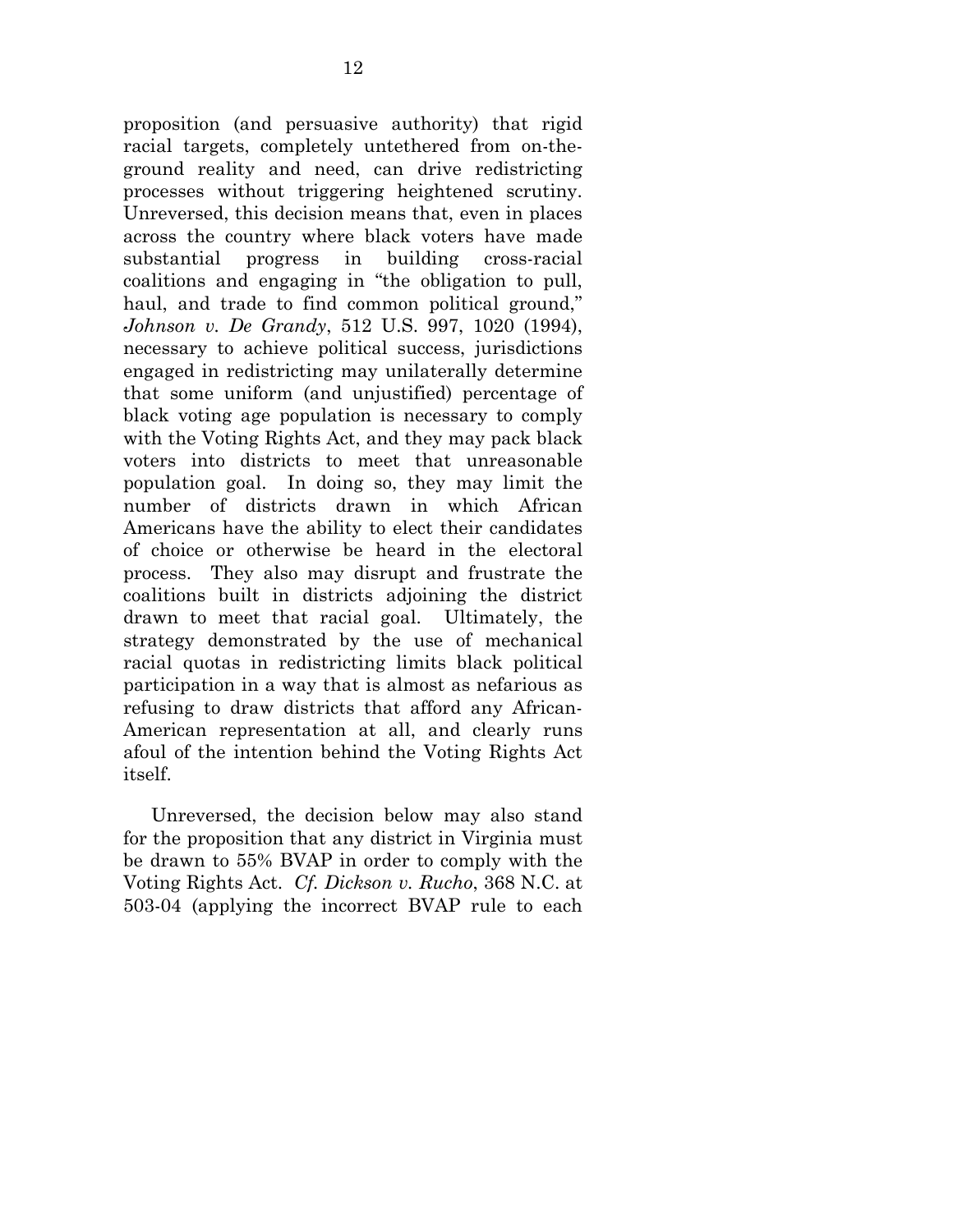district in the state). This is patently not the case, *ALBC*, 135 S. Ct. at 1273, and would inhibit the ability of the Virginia NAACP or other civil rights groups to seek relief under the Voting Rights Act in the few areas in the state where racially polarized voting does still present a problem for the election of local governmental bodies. A correct interpretation of the Voting Rights Act would require a civil rights litigant to demonstrate that it is possible to draw a 50% minority voting age population district in an area where the candidates of choice of voters of color are usually defeated by white bloc voting. *Bartlett v. Strickland*, 556 U.S. 1, 19 (2009). A local jurisdiction might read the decision below to require civil rights litigants to produce a district with 55% BVAP, especially if that county were formally covered under the Voting Rights Act. Such a heightened (and incorrect) standard would be harmful to such potential litigants.

Thus, for all these reasons, the personal harm and practical import of leaving the decision below standing necessitate reversal.

**II. The district court improperly analyzed whether the 55% racial target and other evidence showed that the legislature subordinated traditional districting criteria to race.**

*ALBC* directs courts to analyze whether a mechanical racial target was employed and affected the way that district lines are drawn. Ignoring that directive, the court below focused its analysis on whether the plaintiffs had shown the challenged districts were shaped bizarrely, and added a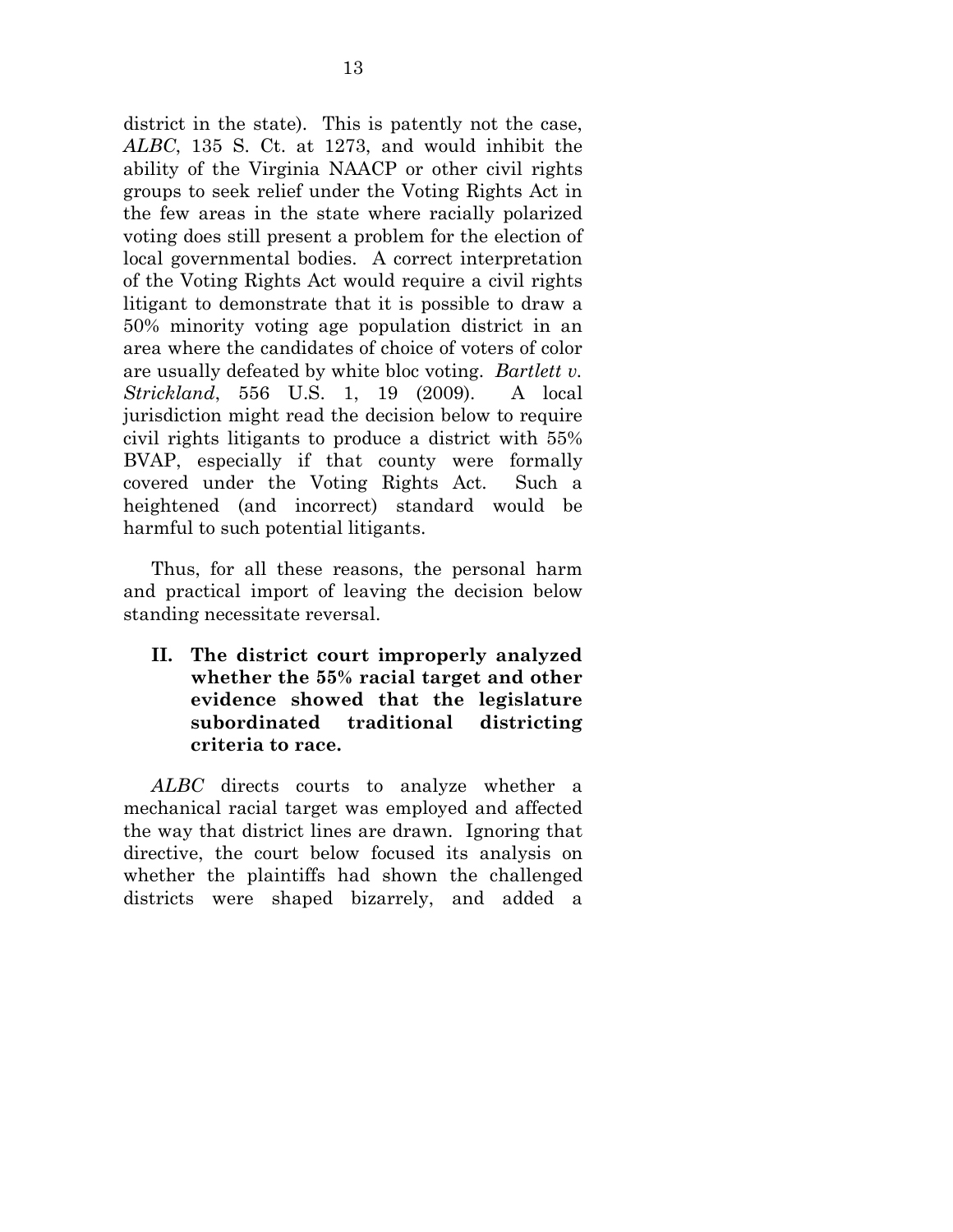requirement that for traditional redistricting criteria to have been subordinated to race, racial considerations and traditional criteria must have come into "actual conflict" during the redistricting process and it must be clear that racial considerations won in each case.

Last year, this Court articulated the appropriate test for racial predominance in the redistricting process: race predominates where the legislature "subordinated traditional race-neutral districting principles" to race-based considerations in its decision "to place a significant number of voters within or without a particular district." *ALBC*, 135 S. Ct. at 1270 (quoting *Miller v. Johnson*, 515 U.S. 900, 916 (1995)). When assigning voters to districts, "the 'predominance' question concerns *which* voters the legislature decides to choose, and specifically whether the legislature predominately uses race as opposed to other, 'traditional' factors when doing so." *Id.* at 1271. Such traditional factors include but are not limited to "compactness, contiguity, respect for political subdivisions or communities defined by actual shared interests, incumbency protection, and political affiliation." *Id.* at 1270 (citations omitted). Subordination does not, however, require "actual" conflict" where it is clear that race wins in that conflict every time.

Rather than apply this Court's standards as written, the district court suggested its own, modified standard for racial predominance: a threepart test that asks, (1) whether the district complies with traditional, neutral redistricting criteria, (2) whether portions of the district that appear to deviate from traditional, neutral criteria are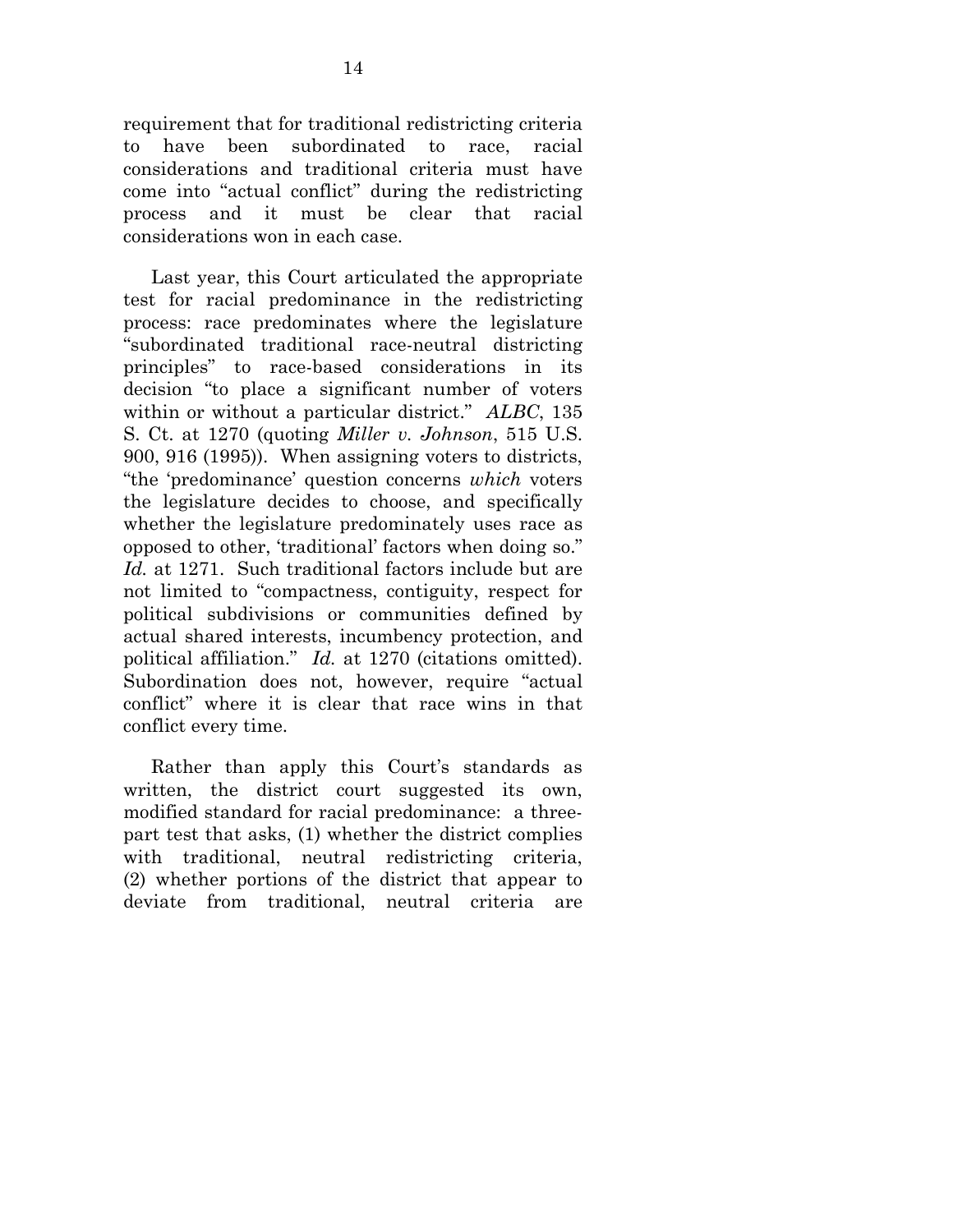attributable to concerns about population equality or "political circumstances," and (3) under the totality of the evidence, "whether racial considerations qualitatively subordinated all other non-racial districting criteria." *Bethune-Hill*, 141 F. Supp. 3d at 533-534. Under this modified standard, the district court fixated on whether the shapes of the challenged districts appeared "bizarre"—effectively, whether each district passed the eyeball test—and whether race had come into "actual conflict," and won, with every possible race-neutral consideration during the redistricting process. *Id.* at 524. In each instance, the district court's analysis was fatally flawed.

As a primary matter, with regard to whether the district shapes appeared bizarre, the district court disregarded, *id*. at 531, this Court's holding in *Miller v. Johnson*, which does not require bizarreness to demonstrate racial predominance. *See* 515 U.S. at 915 ("In sum, we make clear that parties alleging that a State has assigned voters on the basis of race are neither confined in their proof to evidence regarding the district's geometry and makeup nor required to make a threshold showing of bizarreness."). Rather, *Miller* supports a more nuanced consideration of racial predominance. Not only is direct evidence highly probative of racial predominance, *id*. at 917-20, but just as in *Miller*, here the direct evidence, when viewed in context of district shape and racial demographics, makes clear that race was a predominant factor in the House of Delegates redistricting process. Thus, the court below plainly erred in disregarding this Court's instructions in *Miller* on the relative weighting of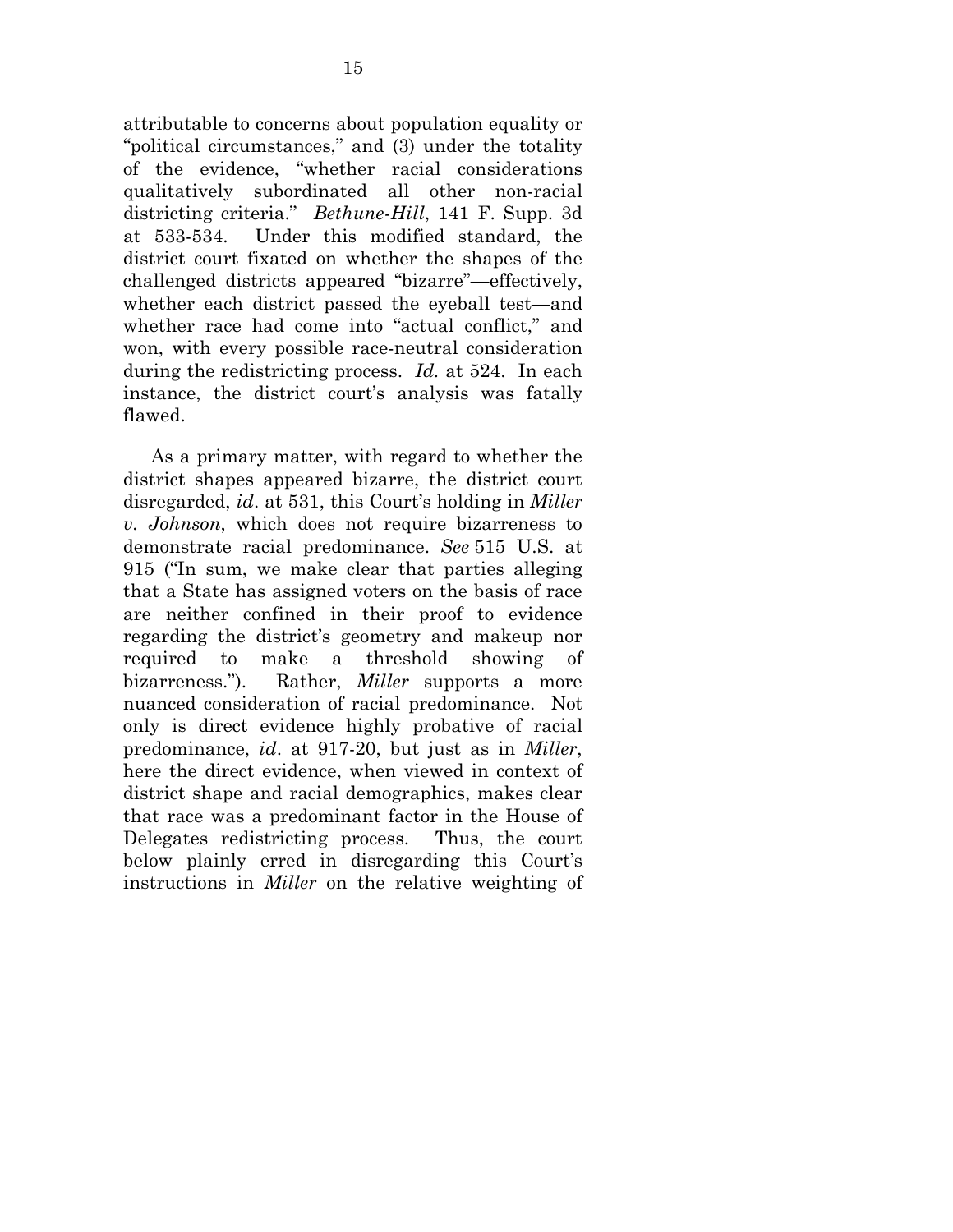direct and circumstantial evidence of racial predominance.

Second, with regard to whether race came into "actual conflict" with race-neutral considerations during the redistricting process, the district court took its misunderstanding of *Miller* to an even higher level by adding this unnecessary element of proof. *Miller* clearly contemplates a situation where a district is not grossly non-compact, but race still predominates in the design of the district. *Miller*, 515 U.S. at 917 ("Although by comparison with other districts the geometric shape of the Eleventh District may not seem bizarre on its face, when its shape is considered in conjunction with its racial and population densities, the story of racial gerrymandering seen by the District Court becomes much clearer."). Thus, properly applied, the racial predominance test does not require "actual conflict" between racial and traditional redistricting interests, and it does not always require traditional redistricting interests such as compactness to be completely ignored. Instead, the proper racial predominance analysis looks to see whether traditional, race-neutral interests are consistently subordinated in district line placement, suggesting that race predominated over other interests. *See Vera*, 517 U.S. at 962 (plurality opinion) ("For strict scrutiny to apply, traditional districting criteria must be *subordinated to race.*") (citing *Miller*, 515 U.S. at 916). To require actual conflict between race and other considerations suggests an all-or-nothing binary, where competing considerations either conflict or exist in harmony. Such an expectation of the legislative redistricting process is unrealistic. *See Miller*, 515 U.S. at 916-17 (recognizing the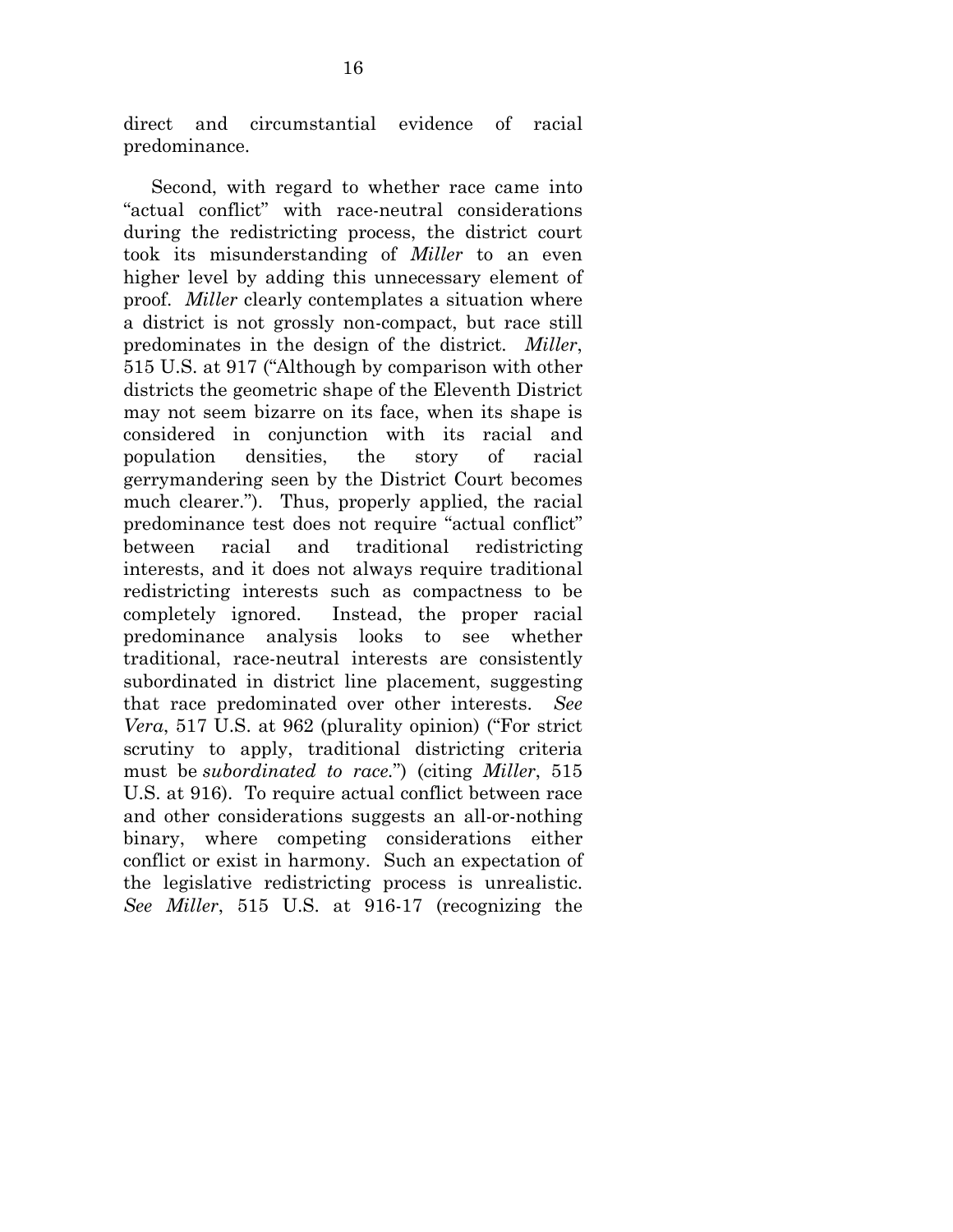"complex interplay of forces that enter a legislature's redistricting calculus" when balancing competing factors).

Under the correct standard for racial predominance, the legislature's inflexible 55% racial target is strong direct evidence that the legislature "subordinated traditional race-neutral districting principles" to race-based considerations. *ALBC*, 135 S. Ct. at 1270; *see id.* at 1267 (direct evidence can include prioritization of a racial target over other redistricting criteria). Additionally, the population swaps the legislature employed are strong indirect evidence that race motivated the legislature's determination of "*which* voters . . . to choose" to move into and out of the challenged districts. *Id.* at 1271; *see Miller*, 515 U.S. at 916 (indirect evidence relating to a district's shape and demographics can support a finding that race predominated). Across the board, the legislature moved predominately white and mixed-race precincts out of the challenged districts, and moved heavily black precincts into the districts in their place, in some cases splitting precincts to isolate black populations. Appellants' Juris. Statement 27. These swaps are further evidence that the legislature's determination to meet its threshold of 55% black voting age population in as many districts as possible "had a direct and significant impact on the district boundaries." *ALBC*, 135 S. Ct. at 1271.

Looking again to districts 71 and 80 as examples, understanding where black voters live and the population swaps in each district makes clear that the precincts the legislature chose to move out of the district were predominately white and mixed-race,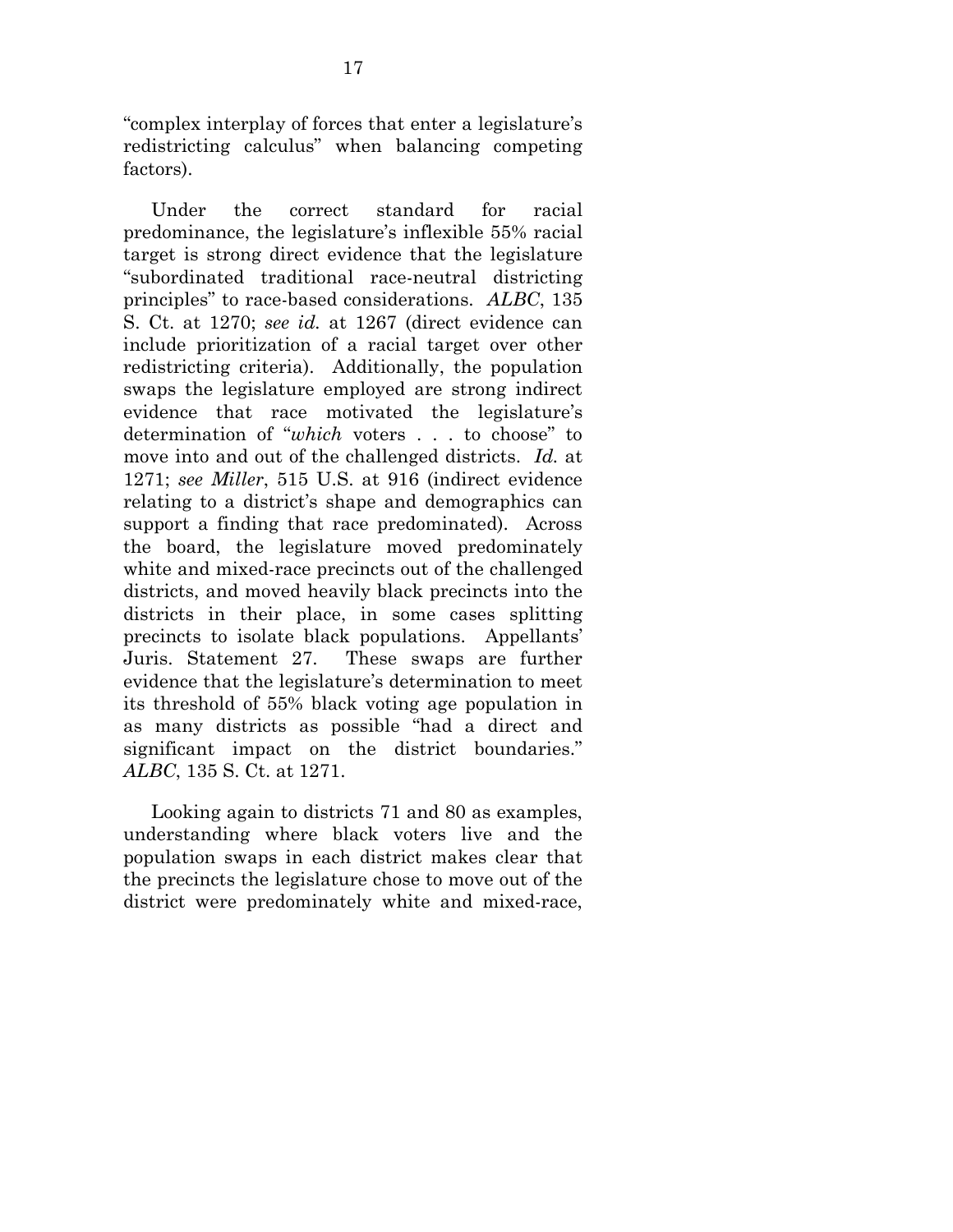while the precincts the legislature chose to move in were heavily black. In District 71, the legislature moved seven precincts in heavily white western Richmond and Henrico County out of the district, and moved in five precincts in the heavily black eastern part of the metropolitan area in their place.<sup>[3](#page-22-0)</sup> In District 80, the legislature moved seven primarily white and mixed-race precincts in eastern Portsmouth and southwestern Norfolk out of the district, and drew a nearly point-contiguous district that snakes along High Street from the naval shipyard in southeastern Portsmouth to Interstate 664 in swampy Suffolk through predominately black and mixed-race neighborhoods.[4](#page-22-1)

The Tidewater area in particular provides a stark example of how the legislature's 55% racial quota directly and significantly impacted the boundaries of four of the challenged districts, using the campus of historically black Norfolk State University as a

1

<span id="page-22-0"></span><sup>3</sup> In District 71, the seven precincts moved out of the district were Henrico 107, Henrico 221, Henrico 114, Richmond 207, Richmond 301, and parts of Richmond 211 and Richmond 505, which had previously been part of the district and were split in the 2011 plan. The seven precincts moved into the district were Henrico 220, Richmond 204, Richmond 604, Richmond 701, Richmond 702, and parts of Richmond 309 (which had been split in the previous plan) and Richmond 703 (which had previously been kept whole but was split in 2011).

<span id="page-22-1"></span><sup>4</sup> In District 80, the seven precincts moved out of the district were Chesapeake 26, Norfolk 402, Norfolk 213, Portsmouth 7, and parts of Norfolk 411 and Norfolk 201 (which had been split in the previous plan) and Portsmouth 9 (which had previously been kept whole but was split in 2011). The seven precincts moved into the district were Chesapeake 35, Portsmouth 11, Portsmouth 33, Portsmouth 34, Portsmouth 38, Suffolk 103, and Suffolk 705.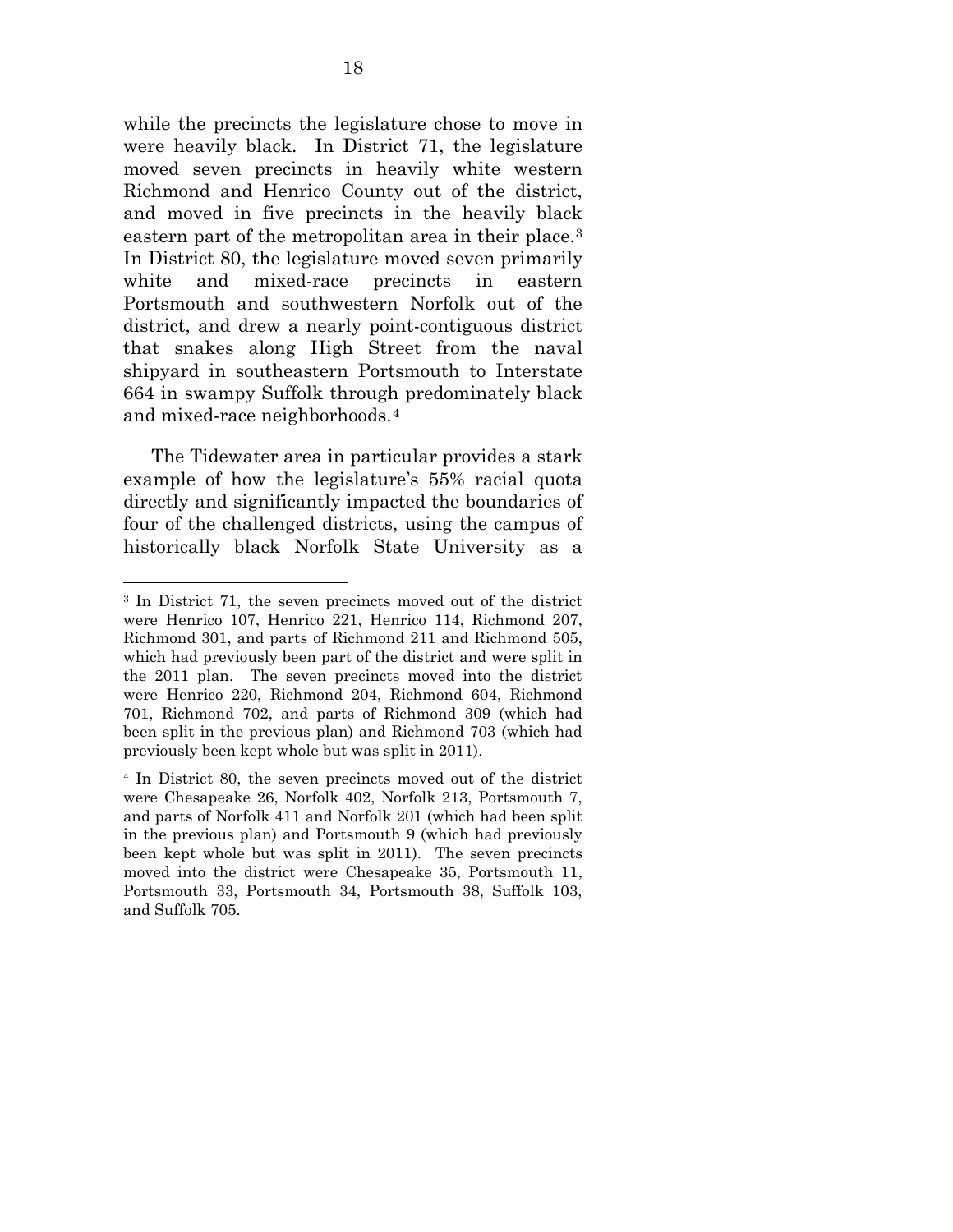finger on the scale and splitting apart communities of interest in Suffolk. In the Tidewater, benchmark districts 80 and 89 were below the 55% racial threshold. To increase those districts above the threshold, the legislature redrew those two districts in concert with bordering districts 77 and 90, shifting black population out of those districts into 80 and 89.

The benchmark for District 89 had 52.5% black voting age population. The benchmark for neighboring District 90 had 56.9% black voting age population. Thus, precincts with concentrations of black voters were moved out of District 90 and into the southeastern portion of District 89, which was increased to 56.3% black voting age population. In the process, the precinct that contains historically black Norfolk State University, where the NAACP has members, was split to ensure that District 90 would continue to meet the 55% racial threshold. As a result, when the district lines were drawn, a student living in Phillis Wheatley Hall on Norfolk State's campus had to leave her district every time she walked to the nearest on-campus dining hall. *Compare* Norfolk State Campus Map, https://www.nsu.edu/Assets/websites/parking/NSU-Campus-Map.pdf (last visited Sep. 13, 2016) (Phillis Wheatley Hall, to the west of Park Avenue) *with* Commonwealth of Virginia, Division of Legislative Services, Redistricting 2010, District Boundary Descriptions, District 89, at 3-4, [http://redistricting.dls.virginia.gov/2010/Data/2011H](http://redistricting.dls.virginia.gov/2010/Data/2011HouseDesc/House%2089.doc) [ouseDesc/House%2089.doc](http://redistricting.dls.virginia.gov/2010/Data/2011HouseDesc/House%2089.doc) (last visited Sep. 13, 2016) (describing Park Avenue boundary delineation).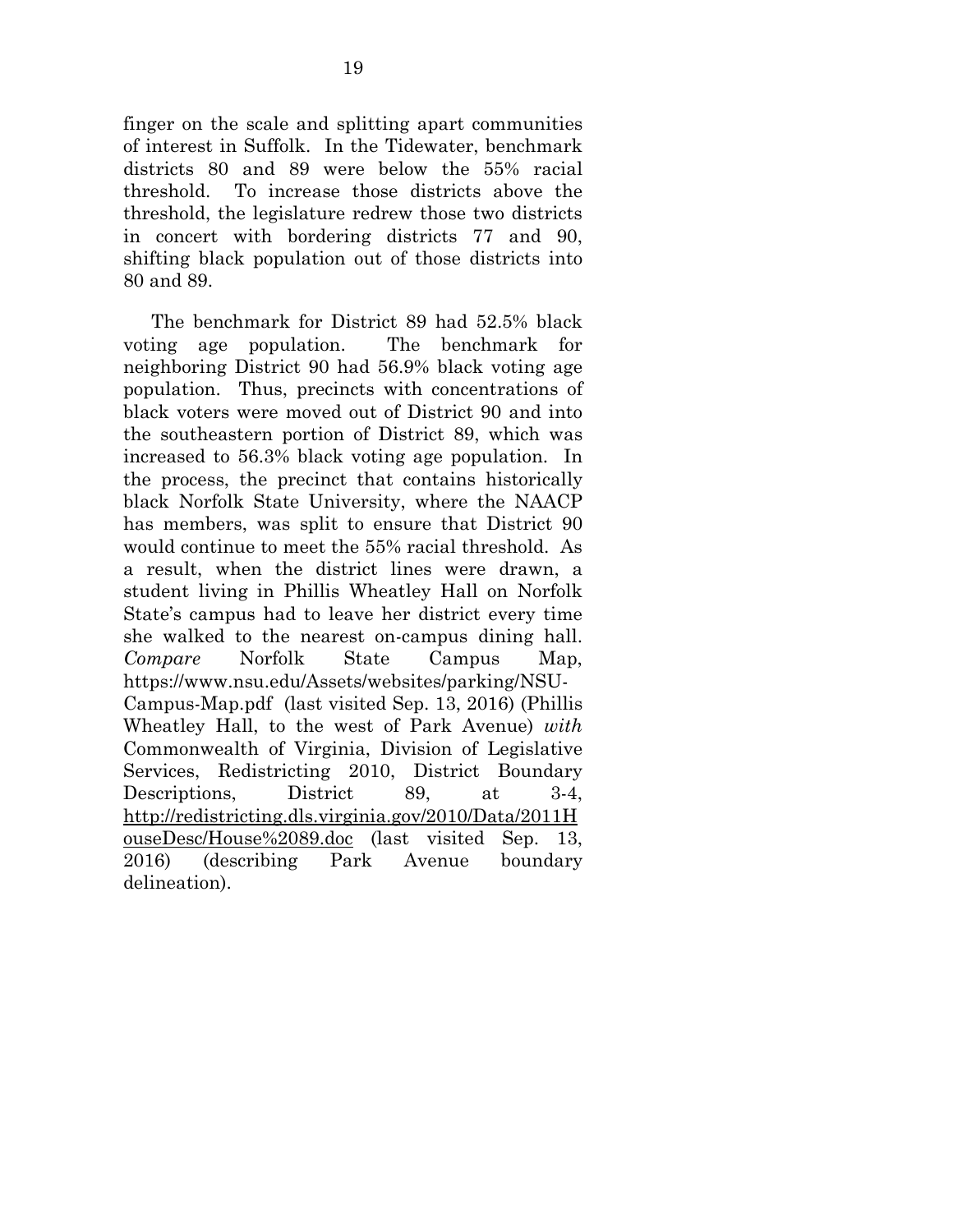In District 80, the benchmark plan had 54.4% black voting age population. Taking majority-black precincts from neighboring District 89 to the northeast was not an option because of the need to similarly increase that district to above the 55% racial threshold. Thus, to meet the racial quota, legislators had to look west. There they ran into a mine-sweeping situation with two incumbent residences that had to be avoided, and ended up with a district that loops through black neighborhoods in southern Portsmouth before winding west to cannibalize Suffolk. In Suffolk, the district lines split three boroughs—including majority-black Cypress and heavily black Sleepy Hole—to add black voting age population sufficient to meet the 55% racial threshold. District 80 was enacted at 56.3% black voting age population.

District 77 similarly cannibalized heavily black Suffolk, as a result of an effort to keep a community of interest together two cities away, in Norfolk. The district as redrawn begins in southern Norfolk, where the incumbent had requested that the old city community of interest be kept together. *Bethune-Hill*, 141 F. Supp. 3d at 566-67. This community of interest included several predominately white precincts. *Id.* Including these precincts in the district at the African-American incumbent's request would have lowered the percentage black voting age population in the district. Thus, to maintain a black voting age population of more than 55%, the district was drawn to cut through southern Portsmouth and then reach far to the west across the Great Dismal Swamp into Suffolk, splitting that city's three majority-minority boroughs and splitting two precincts to add the necessary black voting age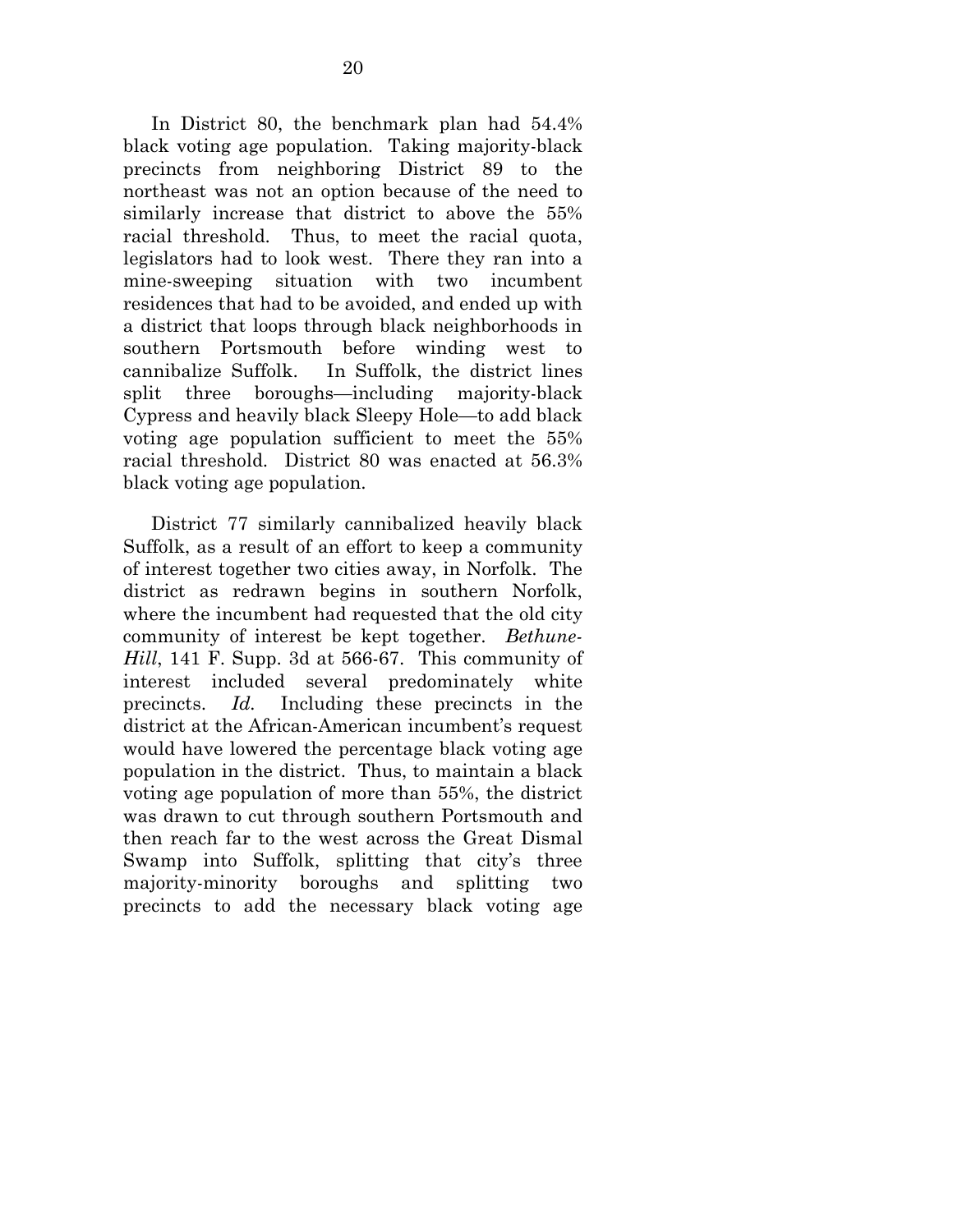population to the district. Suffolk, VA, 2011 Redistricting Plan Presentation, at 29 (2011 Virginia House of Delegates Boundaries Overlayed On Top of the Proposed Borough Boundaries), [http://www.suffolkva.us/docs/2011%20Redistricting%](http://www.suffolkva.us/docs/2011%20Redistricting%20Plan%20PPT%207-20-11.pdf) [20Plan%20PPT%207-20-11.pdf](http://www.suffolkva.us/docs/2011%20Redistricting%20Plan%20PPT%207-20-11.pdf) (last visited Sep. 13, 2016). As a result, the percentage black voting age population in the district was not lowered as the incumbent had contemplated but raised from 57.6% to 58.8%.

The practical application of the rigid 55% racial target in these Tidewater districts, particularly the breaking apart of communities of interest at Norfolk State and in Suffolk, illustrates how race predominated over traditional criteria in drawing the district lines. Respect for these important historical and cohesive communities of interest was subordinated to achieving a mechanical racial target, and as such, the facts here amply satisfy the proper racial predominance test.

**III. Where race does not predominate, the intentional creation of majorityminority, crossover, and influence districts does not make those districts per se subject to strict scrutiny.**

In this case and in the congressional case from 2011, *Page v. Va. State Bd. of Elections*, No. 3:13-cv-678, 2015 U.S. Dist. LEXIS 73514 at \*27-28, Virginia used racial considerations as a blunt tool to limit African-American political participation, and such efforts cannot withstand constitutional scrutiny. However, it is equally important to ensure that in rejecting Virginia's cynical misapplication of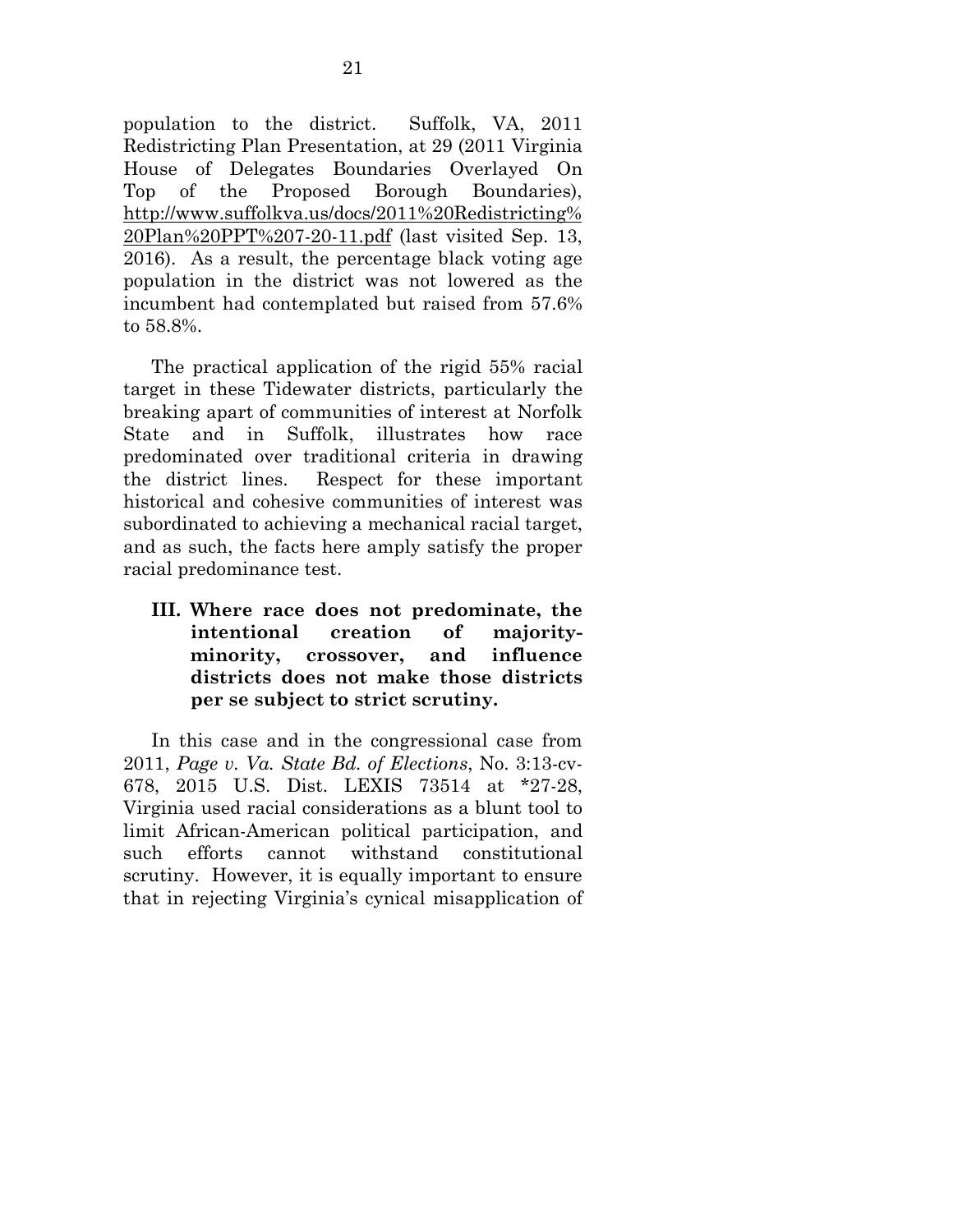the Voting Rights Act, this Court does not develop a rule that would penalize jurisdictions that use race properly in redistricting. Not every majorityminority, crossover, or influence district designed to create opportunities for voters of color should be subject to strict scrutiny. In some instances, members of the affected community acknowledge that, although a majority-minority district is not necessary to elect black voters' candidates of choice, such a district is desirable because it would reflect a true community of interest—one bound together by more than race alone. An example of such a situation may involve the decision to keep a regional farming community or an urban city core together.

In other places, such as certain areas in southeastern Virginia, a majority-black district is the natural consequence of a compact concentration of black population sufficient to form a majority in a district. *See Shaw v. Reno*, 509 U.S. 630, 646 (1993) ("[W]hen members of a racial group live together in one community, a reapportionment plan that concentrates members of the group in one district and excludes them from others may reflect wholly legitimate purposes."). In the case of crossover or influence districts, unequivocal data on local voting patterns may show that drawing or maintaining a district with black voting age population of less than 50%—and in many cases below 40%—is sufficient to enable black voters to elect their candidates of choice. Drawing such a district would enable the jurisdiction both to provide black voters with the opportunity to elect the candidates of their choice and only minimally factor race in the placement of district lines.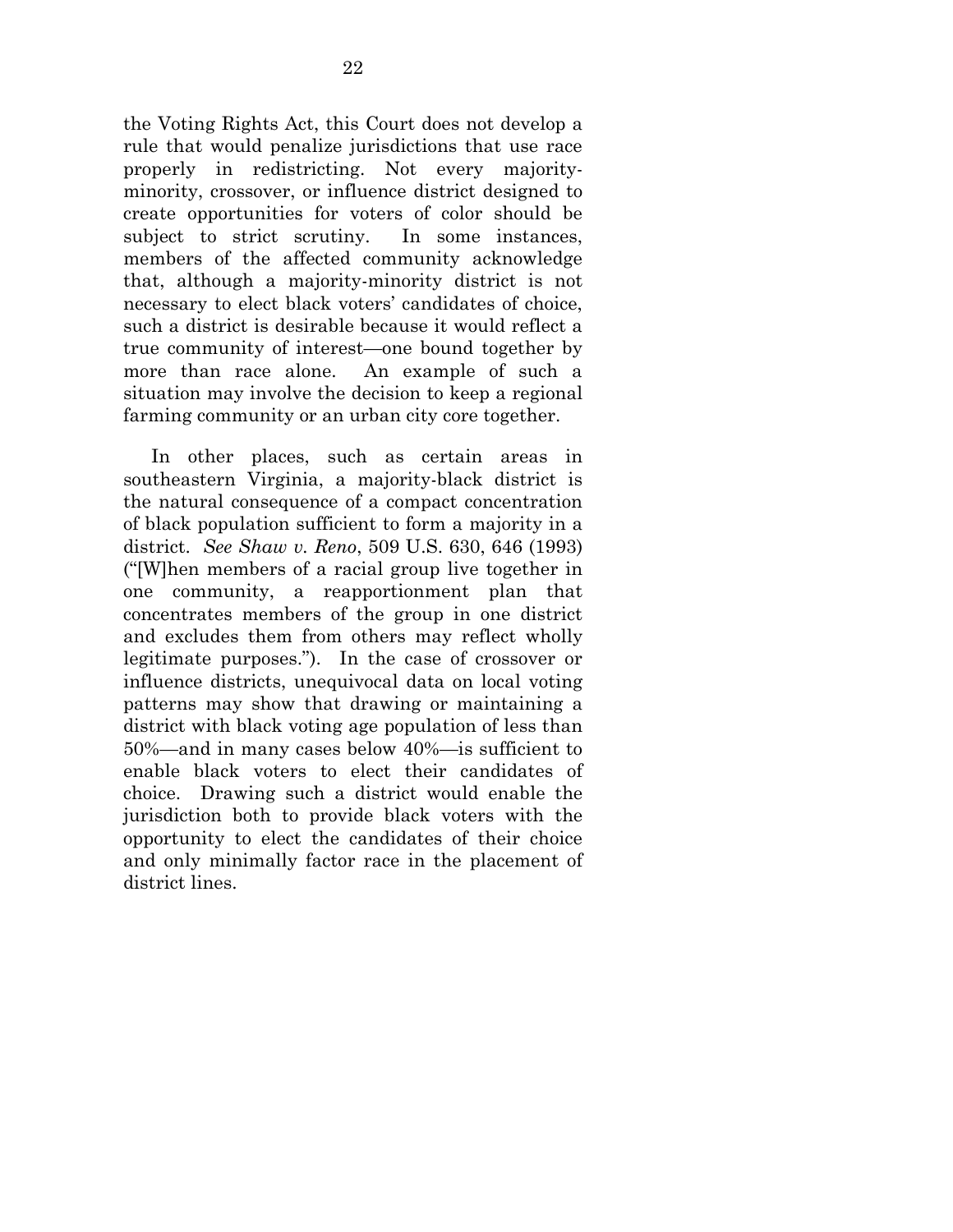In drawing such districts, racial motivations cannot be said to have predominated over traditional redistricting criteria. A plurality of this Court has recognized as much, concluding that strict scrutiny "does [not] apply to all cases of intentional creation of majority-minority districts." *Vera*, 517 U.S. at 958 (plurality opinion). *But see ALBC*, 135 S. Ct. at 1272 (stating that the Court "does not express a view on the question of whether the intentional use of race in redistricting, even in the absence of proof that traditional districting principles were subordinated to race, triggers strict scrutiny"). Rather, regardless of the percentage black voting in population in a given district, where there is an ability to elect and permissible criteria such as compactness and communities of interest motivate the district boundaries, with race considered only as one additional factor of many, a legislature acts in accordance with the Constitution and Voting Rights Act when it enacts such districts. *See Vera*, 517 U.S. at 993 (O'Connor, J., concurring) ("[S]o long as they do not subordinate traditional districting criteria to the use of race for its own sake or as a proxy, States may intentionally create majority-minority districts, and may otherwise take race into consideration, without coming under strict scrutiny.").

Construing the racial predominance test to be over-inclusive could have a negative impact on minority opportunity districts. It could limit the ability of jurisdictions to listen to communities of color and develop thoughtful districts that both respect communities of interest and create new opportunities for political equality. For that reason, the correct limiting principle is the one set out in *ALBC*, 135 S. Ct. at 1270-71: where a jurisdiction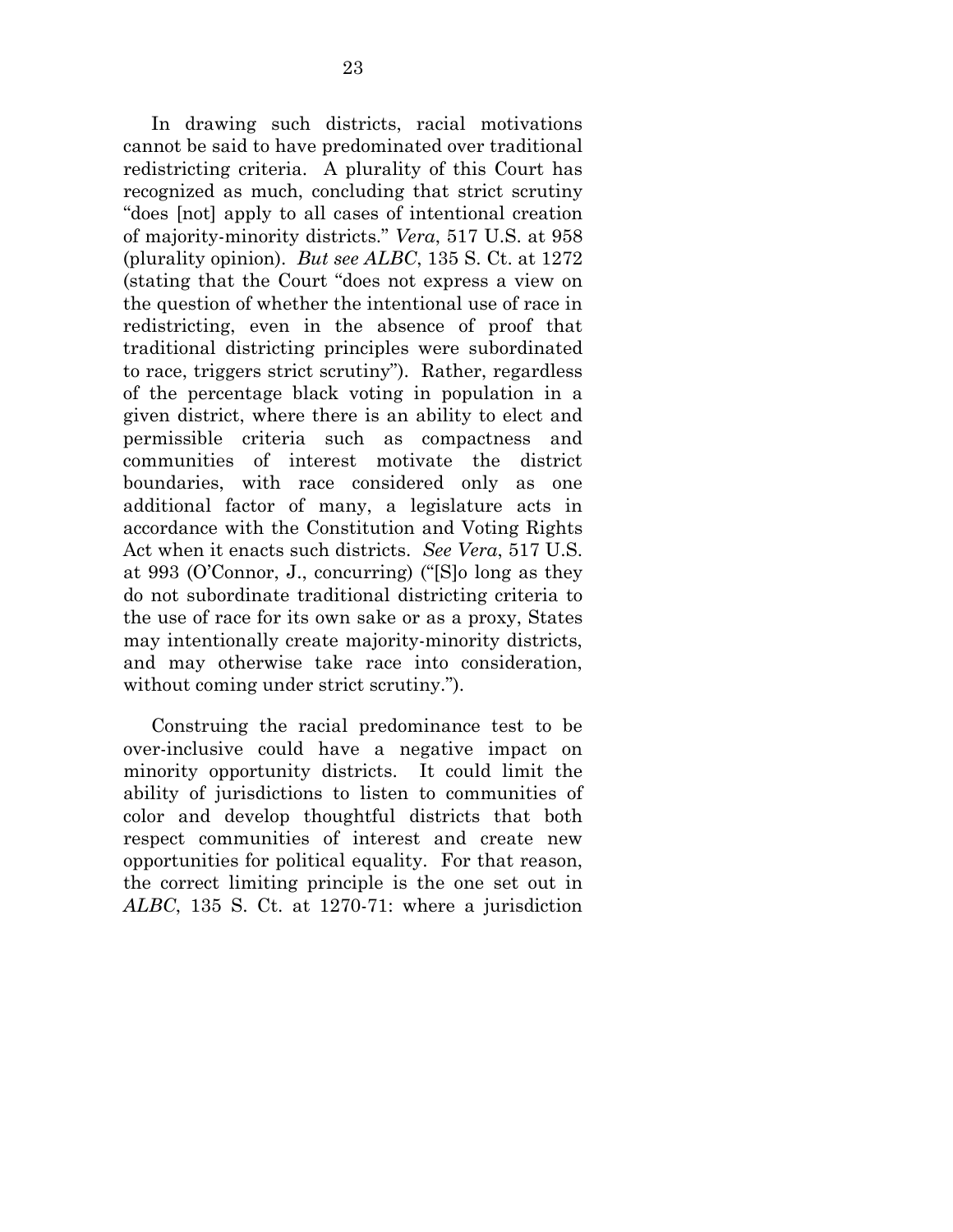employs a mechanical racial target and it affects which voters are selected for inclusion or exclusion from districts, only then has race predominated and is strict scrutiny appropriate. This limiting principle will prevent practices like Virginia's, where blunt racial quotas ignore African-American political success and limit the potential for future coalitionbuilding, and still respect the ability of jurisdictions acting in good faith to protect voting rights progress and create new opportunities where racially polarized voting still presents problems.

### **IV. The district court did not identify any "strong basis in evidence" supporting the legislature's decision to require 55% black voting age population in all twelve challenged districts.**

When race predominates in the drawing of district lines, strict scrutiny is appropriate. To survive strict scrutiny, a redistricting plan must be narrowly tailored to a compelling governmental interest that provides a "'strong basis in evidence' in support of the (race-based) choice" the legislature has made. *ALBC*, 135 S. Ct. at 1274 (alteration in original). This Court in *ALBC* expressly stated that "Section 5 does not require maintaining the same population percentages in majority-minority districts as in the prior plan. Rather, §5 is satisfied *if minority voters retain the ability to elect their preferred candidates*." 135 S. Ct. at 1273 (emphasis added). Thus, the appropriate question for a legislature engaged in redistricting to ask on a district-by-district basis is: "To what extent must we preserve existing minority percentages in order to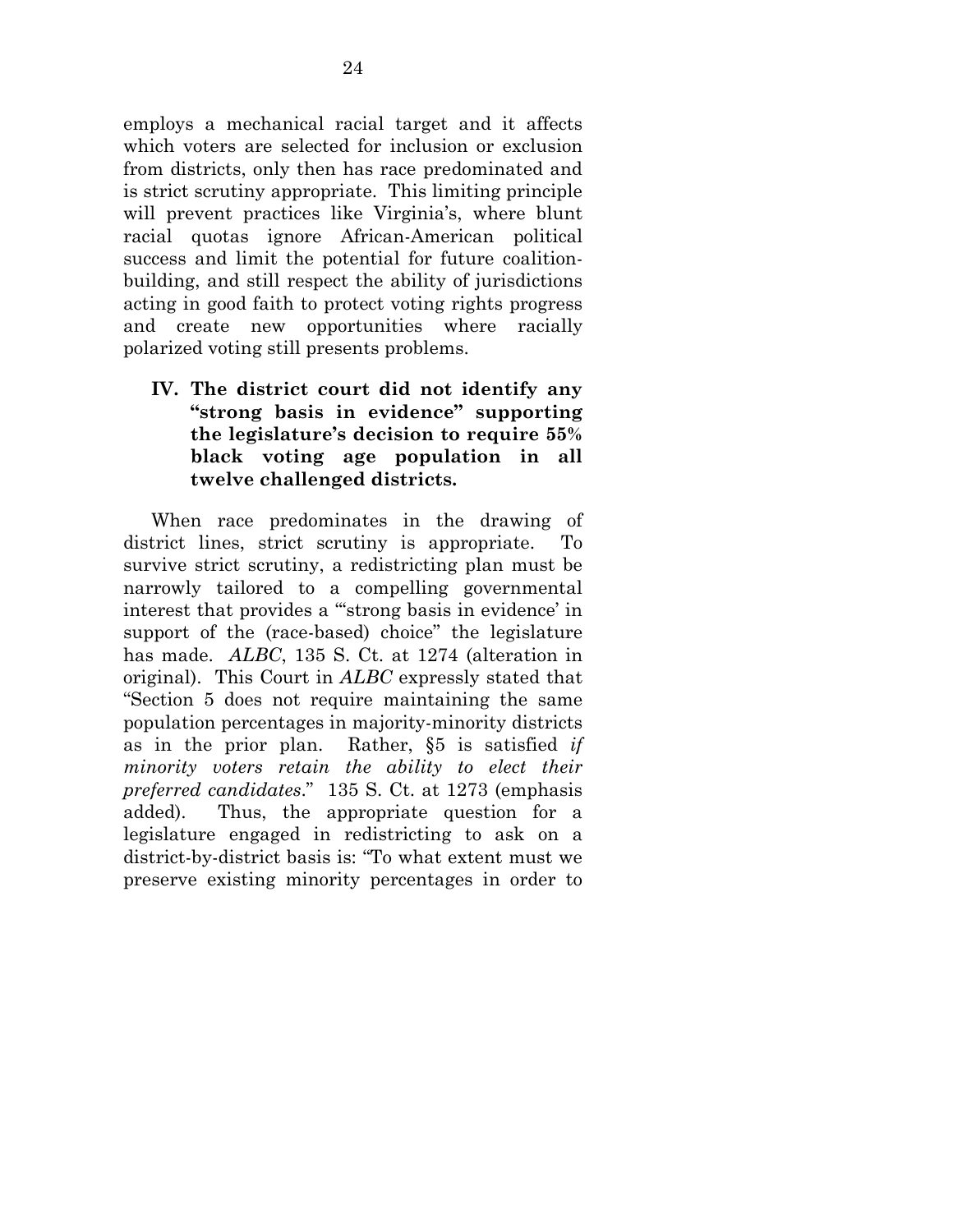maintain the minority's present ability to elect the candidate of its choice?" *Id.* at 1274.

After finding that race had predominated in the drawing of House District 75, the district court did no meaningful "functional analysis of the electoral behavior within the particular . . . election district." *Harris v. Ariz. Ind. Redistricting Comm'n*, 136 S. Ct. 1301, 1308 (2016) (quoting 76 Fed. Reg. 7471 (2011)). Instead, the district court excused the legislature's use of a 55% racial target in that district by looking at a single election cycle in 2005, in which current incumbent legislator Roslyn Tyler, an African-American, narrowly won. *Bethune-Hill*, 141 F. Supp. 3d at 558-59 & n. 36. But that was Tyler's first run for office in the district, a wide-open race as she sought to replace a white incumbent who had served as the district's representative for thirty-two years. Virginia State Board of Elections, Elections Database, House of Delegates, District 75, [http://historical.elections.virginia.gov/elections/searc](http://historical.elections.virginia.gov/elections/search/year_from:1970/year_to:2015/office_id:8/district_id:27377) [h/year\\_from:1970/year\\_to:2015/office\\_id:8/district\\_id:](http://historical.elections.virginia.gov/elections/search/year_from:1970/year_to:2015/office_id:8/district_id:27377) [27377](http://historical.elections.virginia.gov/elections/search/year_from:1970/year_to:2015/office_id:8/district_id:27377) (last visited Sep. 13, 2016). After Tyler won the 2005 election, she did not even draw a challenger in the two subsequent elections. The 2005 election results alone do not provide a "strong basis in evidence" for increasing or even maintaining the black voting age population in her district, and her subsequent runaway success as the candidate of choice of black voters in District 75 belies any need to "preserve existing minority percentages in order to maintain the minority's present ability to elect the candidate of its choice." *ALBC*, 135 S. Ct. at 1274. Indeed, this Court has been clear that the results of one election alone are unlikely to satisfy the searching local inquiry into voting patterns required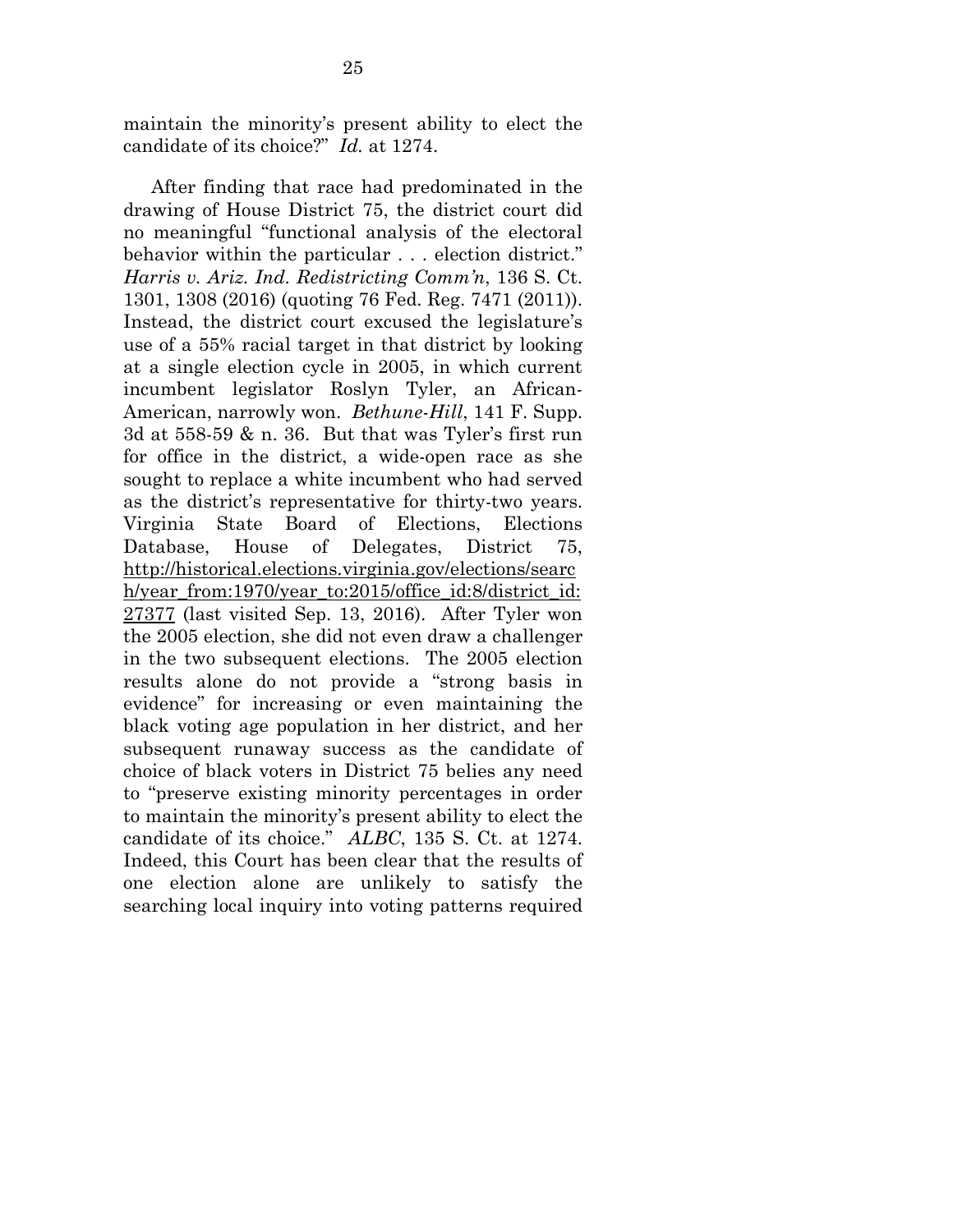under the Voting Rights Act. *Thornburg v. Gingles*, 478 U.S. 30, 57, 78-79 (1986). By failing to recognize and credit the repeated electoral success of black voters in District 75 electing their candidate of choice and instead "rel[ying] heavily upon a mechanically numerical view as to what counts as forbidden retrogression," the legislature committed the very narrow tailoring misstep this Court has repeatedly warned against. *ALBC*, 135 S. Ct. at 1273; *see also id.* at 1272 (explaining that Section 5 "does not require a covered jurisdiction to maintain a particular numerical minority percentage"); *Vera*, 517 U.S. at 983 (rejecting the argument that Section 5 could be used to justify maintenance or augmentation of BVAP percentage in a district challenged as a racially gerrymander where the state had shown no basis for concluding that the increase was necessary to ensure non-retrogression).

The failure to perform a meaningful functional analysis is not only legally erroneous, but it is harmful to communities of color. Those communities in Virginia and elsewhere will suffer if the decision below stands and is used as persuasive authority. The path to electoral success and equality is not always without its challenges. If every close election is viewed not as the great success it is, but rather as evidence justifying the further packing of black voters in as few districts as possible, then African Americans will face a longer struggle to build cross racial coalitions and achieve political equality in districts in which they are not a majority.